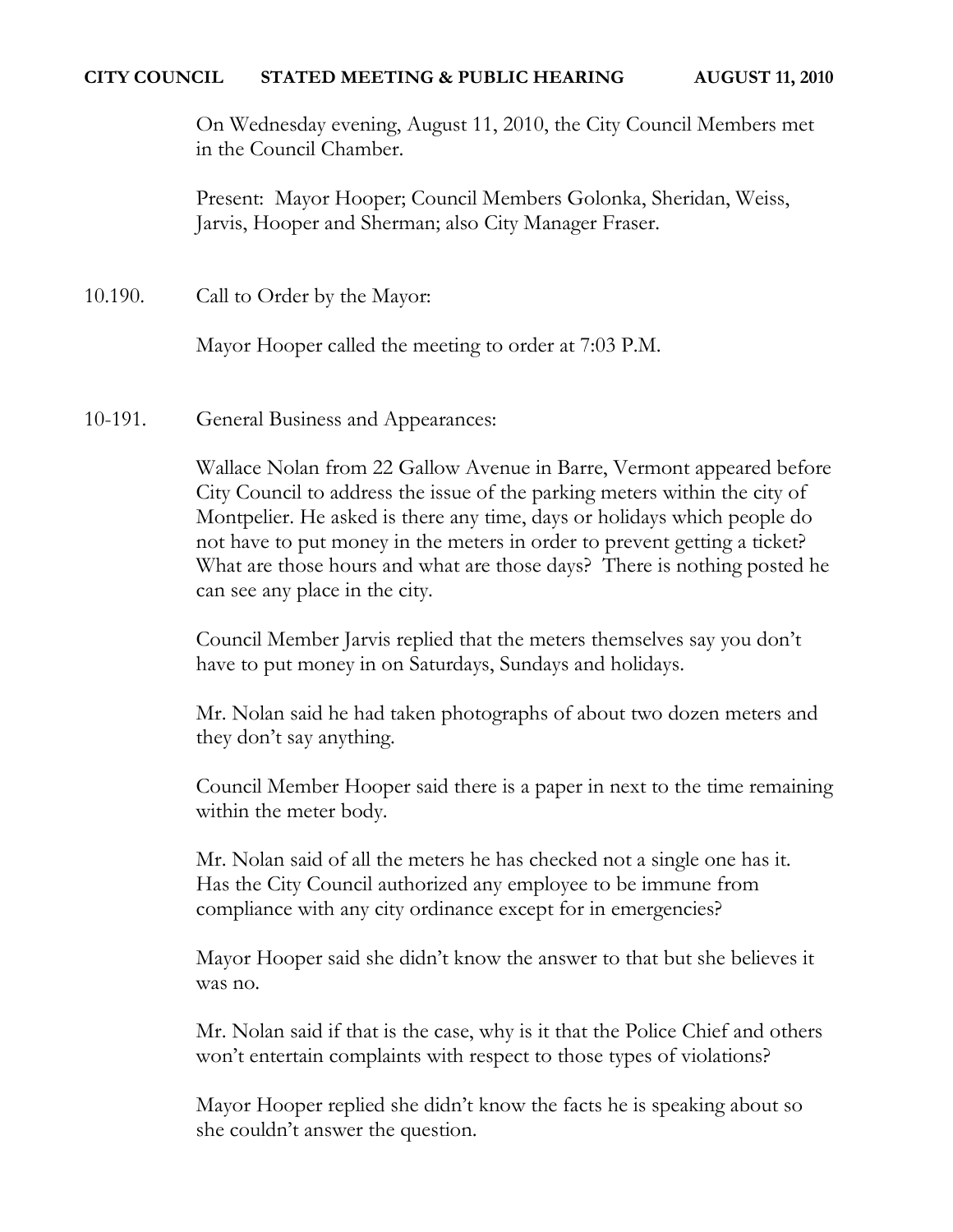Mr. Nolan asked why is it that almost any time the city of Montpelier has received a request under the Vermont Open Records Law from him, or from any other person, never timely complies within the two business days required.

City Manager Fraser said he disagrees with that because he thinks they do.

Mayor Hooper told Mr. Nolan that the City Manager had answered his question. This is an opportunity for members of the community to address the City Council and she would rather not be interrogated.

Mr. Nolan said the city should do something about posting these notices notwithstanding the statement that meters are supposed to have this. There are meters that don't. With respect to compliance he has videotaped quite a few city employees, especially the Police Department, that were illegally parked back here and didn't put any money into the meters. Basically, during the day, evening and night they are in violation. What makes a police officer parking his private car in a city lot immune? The same thing goes in the No Parking and No Standing zones as you approach Main Street on State Street. There is a cross hatch. He assumes the purpose of the cross hatch is so that people who are trying to make a right hand turn can make a right hand turn on red so there is not a backup on State Street, but according to at least six police officers including the Chief, UPS, Federal Express and the United States Postal Service are exempt. They can park any time they want there even though they will cause an accident because of the backup. He would like the City Council to be aware of this situation. If they are correct that nobody is immune that the selective enforcement that basically exists in this city this should stop forthwith.

- 10-192. Consideration of the Consent Agenda:
	- Consideration of the Minutes from the July  $28<sup>th</sup>$  Regular Meeting.
	- Consideration of approval of payroll and bills.

General Fund Warrant dated June 30, 2010, in the amount of \$118,227.42. General Fund Warrant dated July 14, 2010, in the amount of \$99.00 General Fund Warrant dated July 15, 2010, in the amount of \$71,571.50. Community Development Agency Warrant dated July 20, 2010, in the amount of \$30.00.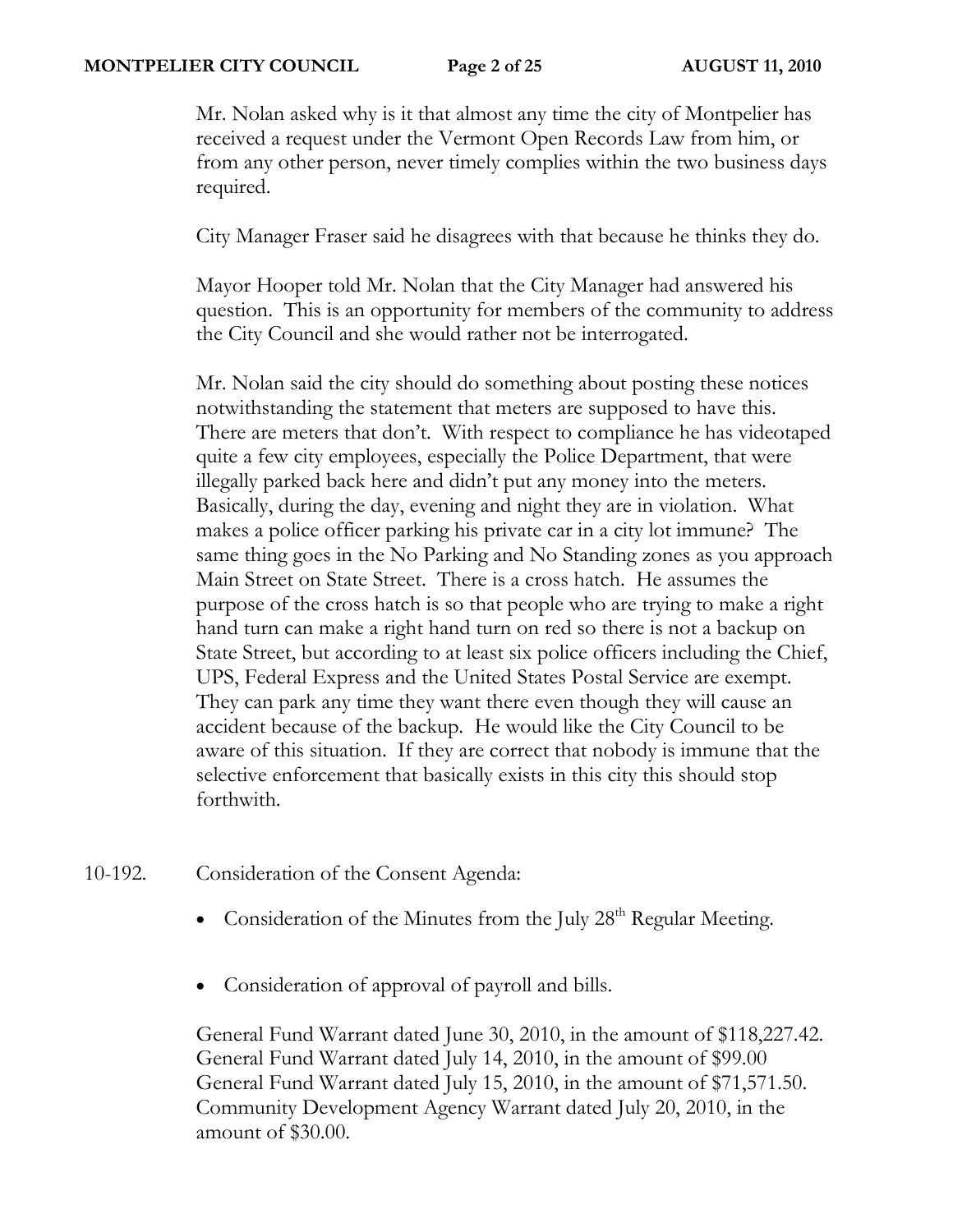General Fund Warrant dated July 28, 2010, in the amount of \$83,758.07 and Community Development Agency in the amount of \$55,000. Payroll Warrant dated August 5, 2010, in the amount of \$112,821.82 and \$28,412.33.

• Consideration of the following permits with the City Council acting as the Liquor Control Commission:

Consideration of a request by Langdon Street Café to hold a Fools Fest Street Party on September  $17<sup>th</sup>$  and  $18<sup>th</sup>$ . The event would involve the closure of Langdon Street for the day of September 18<sup>th</sup> and waiver of the noise variances until 11:30 P.M. on both the 17<sup>th</sup> and 18<sup>th</sup>. There will be amplified music until then on both days. There will be a beer garden in the Sheriff's parking lot on both days beginning at 5:00 P.M. until midnight. Amplified music ends at 11:30 P.M. on both evenings. Council has been provided with a copy of notification to adjacent neighbors.

Request for approval from Ed Dufresne to hold the 2nd Annual Montpelier Downtown Music Festival on Saturday, September 11, 2010 from 2:00 P.M. to 1:00 A.M. in the Farmer's Market Parking Lot on the corner of State and Elm Streets. They are requesting a variance to the Noise Ordinance until midnight. Three Penny Taproom will be providing the alcohol and food vending and will get their outside consumption permit in order. A letter will go out to the residents which could be affected by the event.

Request for a catering permit for a wedding reception on the College Green by Langdon Street Pub Co. d/b/a McGillicuddy's Irish Pub on Saturday, August 21, 2010 from 3:30 P.M. to 11:45 P.M.

Ratification of the request for a catering permit for a reception and dinner located at the Hopkins House at National Life by Vermont Hospital Management, Inc. d/b/a as NECI on Tuesday, August 3, 2010 beginning at 5:30 P.M. to 10:00 P.M.

Ratification of the request for a catering permit for a reception located at Alumni Hall at Vermont College of Fine Arts by Vermont Hospitality Management, Inc. d/b/a as NECI on Friday, August 6, 2010 beginning at 8:30 P.M. to 2:00 A.M.

Ratification of the request for a catering permit for a reception located at T.W. Wood Art Gallery at the Vermont College of Fine Arts by Vermont Hospitality Management, Inc. d/b/a as NECI on Saturday, August 7, 2010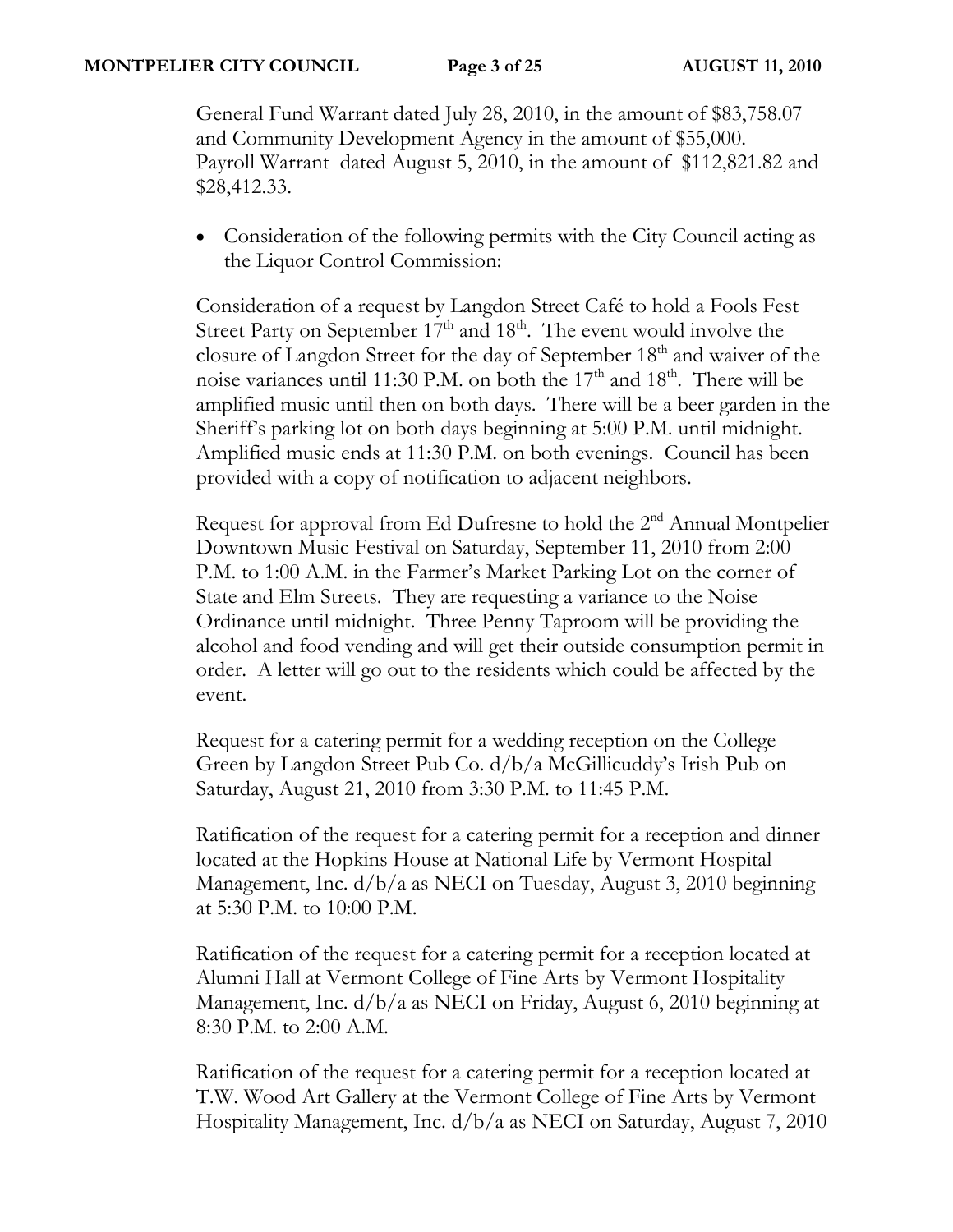### **MONTPELIER CITY COUNCIL Page 4 of 25 AUGUST 11, 2010**

beginning at 6:30 P.M. to 10:30 P.M.Council was polled and the four (4) necessary votes were received.

Consideration of 2011 Transportation Enhancement Grant – Discussion and Authorization of Letter of Endorsement.

This Grant Program is for sidewalk extensions on Elm Street from Vine Street o Pearl Street, Northfield Street from Independence Green to Freedom Drive, and Towne Hill Road from Grandview Terrace to Greenock Drive.

The Grant application requires a public meeting to be held to discuss the proposed grant. A letter from the City Council would be appropriate to signify the City's support for these projects. The application is due on August 20, 2010 and we have reallocated \$50,000 as local funds to match for these projects.

Consideration of approving a proposal for the installation of vault shelving storage units. Three quotes were received: East Coast Storage Solutions, Inc. - \$18,850.00; Dupont Systems Information Management & Storage Solutions - \$14,475.00; and Northstar Systems - \$16,725.00.

Recommendation: Accept the low quote of Dupont Systems in the amount of \$14,725. Funding for this project will come from the Records Restoration Reserve Fund which presently has a balance of \$55,260.

Mayor Hooper noted the changes submitted on the proposal for vault shelving units and those changes were made.

Motion was made by Council Member Hooper, seconded by Council Members Weiss to approve the consent agenda. .

Council Member Sherman said there are two agenda items with noise variances and she would like to pull them off the consent agenda and consider them separately.

Mayor Hooper called for a vote on the remainder of the agenda. The vote was 6-0, motion carried unanimously.

10-192(A). Consideration of the following permits with the City Council acting as the Liquor Control Commission: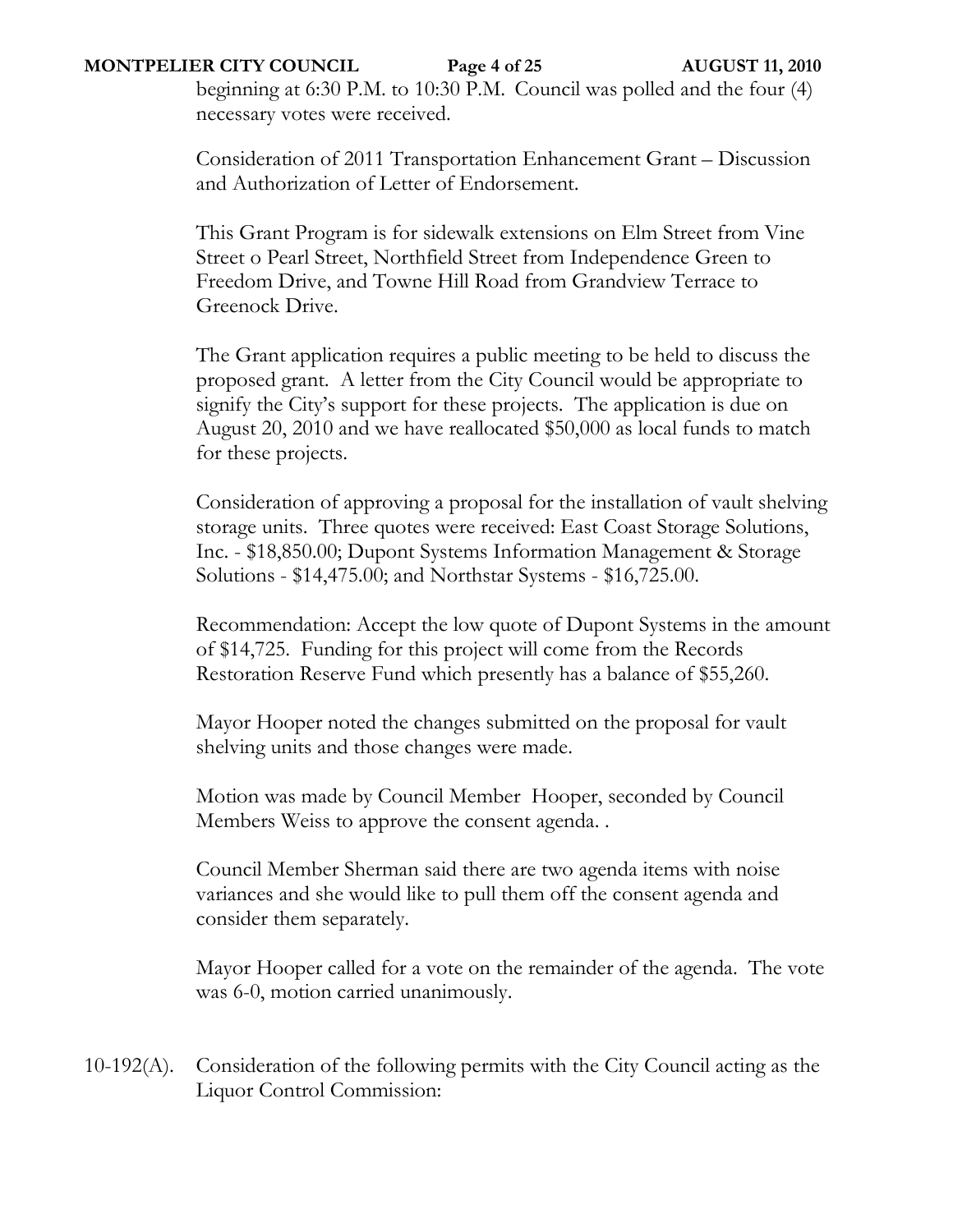Consideration of a request by Langdon Street Café to hold a Fools Fest Street Party on September  $17<sup>th</sup>$  and  $18<sup>th</sup>$ . The event would involve the closure of Langdon Street for the day of September  $18<sup>th</sup>$  and waiver of the noise variances until 11:30 P.M. on both the 17<sup>th</sup> and 18<sup>th</sup>. There will be amplified music until then on both days. There will be a beer garden in the Sheriff's parking lot on both days beginning at 5:00 P.M. until midnight. Amplified music ends at 11:30 P.M. on both evenings. Council has been provided with a copy of notification to adjacent neighbors.

Request for approval from Ed Dufresne to hold the  $2<sup>nd</sup>$  Annual Montpelier Downtown Music Festival on Saturday, September 11, 2010 from 2:00 P.M. to 1:00 A.M. in the Farmer's Market Parking Lot on the corner of State and Elm Streets. They are requesting a variance to the Noise Ordinance until midnight. Three Penny Taproom will be providing the alcohol and food vending and will get their outside consumption permit in order. A letter will go out to the residents which could be affected by the event.

Council Member Sherman said she is interested in the issue of amplified music outside. One is for 11:30 and one for midnight. They are both outside where people all around will hear. She understands that notice has been given to neighbors. When these are set up by the city, are there guidelines about time?

City Manager Fraser said they meet with the people who are planning the event and talk to them about how they are going to position everything. The exact time is when they want their event to run and they come and request the variance from the city for after 9:00 P.M. They typically will discourage anyone from proposing anything after midnight. They try to get a sense of what they are planning and doing. The notice to neighbors is to let them know that the hearing is at the Council meeting tonight and if they have concerns to come in and this is their opportunity to speak about them.

Council Member Sherman said the fact that no one has appeared means that everyone will be happy.

City Manager Fraser affirmed there are opportunities to be heard. The city receives very few complaints about these events because of the notice that is given. These two events have occurred before and were very well managed and are people who show respect for those concerned.

Council Member Sherman added that is what is important.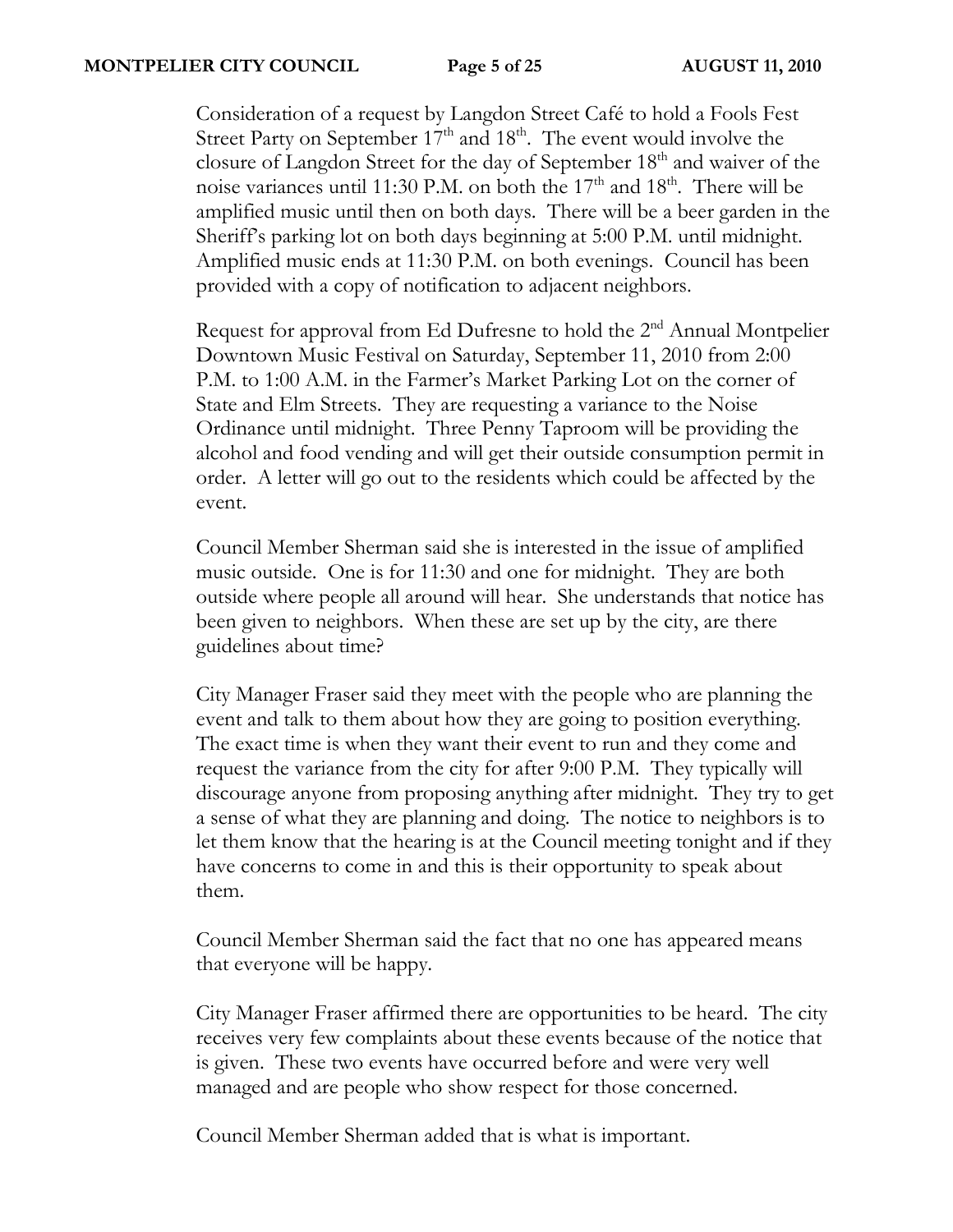.

Motion was made by Council Member Sheridan, seconded by Council Member Sherman to approve variance of the noise ordinance for the two events. The vote was 6-0, motion carried unanimously.

10-193. Consideration of awarding a contract for the FT 2011 Bituminous Concrete Paving of Municipal Streets:

> A request for quotes/bids was solicited by the Public Works Department from several area contractors. Bids were opened on August 5, 2010. Three bids were received for a total of 905 tons of bituminous concrete paving complete and in-place together with other incidental items;

| A.C. Paving Corp.     | \$92,895.00  |
|-----------------------|--------------|
| Pike Industries, Inc. | \$118,252.50 |
| S.T. Paving           | \$119,287.50 |

Based on our past work experience with these contractors, we would be pleased to recommend that a contract could be offered to any of the three bidding contractors. Therefore, the aware may be considered solely on the basis of the lowest bid as received from A.C. Paving Corporation which is recommended by the Director of Public Works.

Funding for this contract is available from the Capital Improvement Plan and Operating Budget as follows:

CIP Budget = \$87,000 (includes recent transfer of operating budget savings) DPW Operating budget for asphalt  $= $20,000$  (to include contingency)

The streets to be paved at the total bid price noted above are **Pleasant Street, Cherry Avenue,** a 200' section of **Ridge Street** where sidewalk and sewer system work was recently completed and all of **Isabel Circle.** Given the favorable bid price received, a small amount of other paving work may also be performed on an as yet to be determined street.

Recommendation: Award of the contract for FY 2011 Street Paving to A.C. Paving Corporation in the amount of \$92,895.00 and designation of the City Manager as the duly authorized agent to execute the contract documents and change orders if applicable.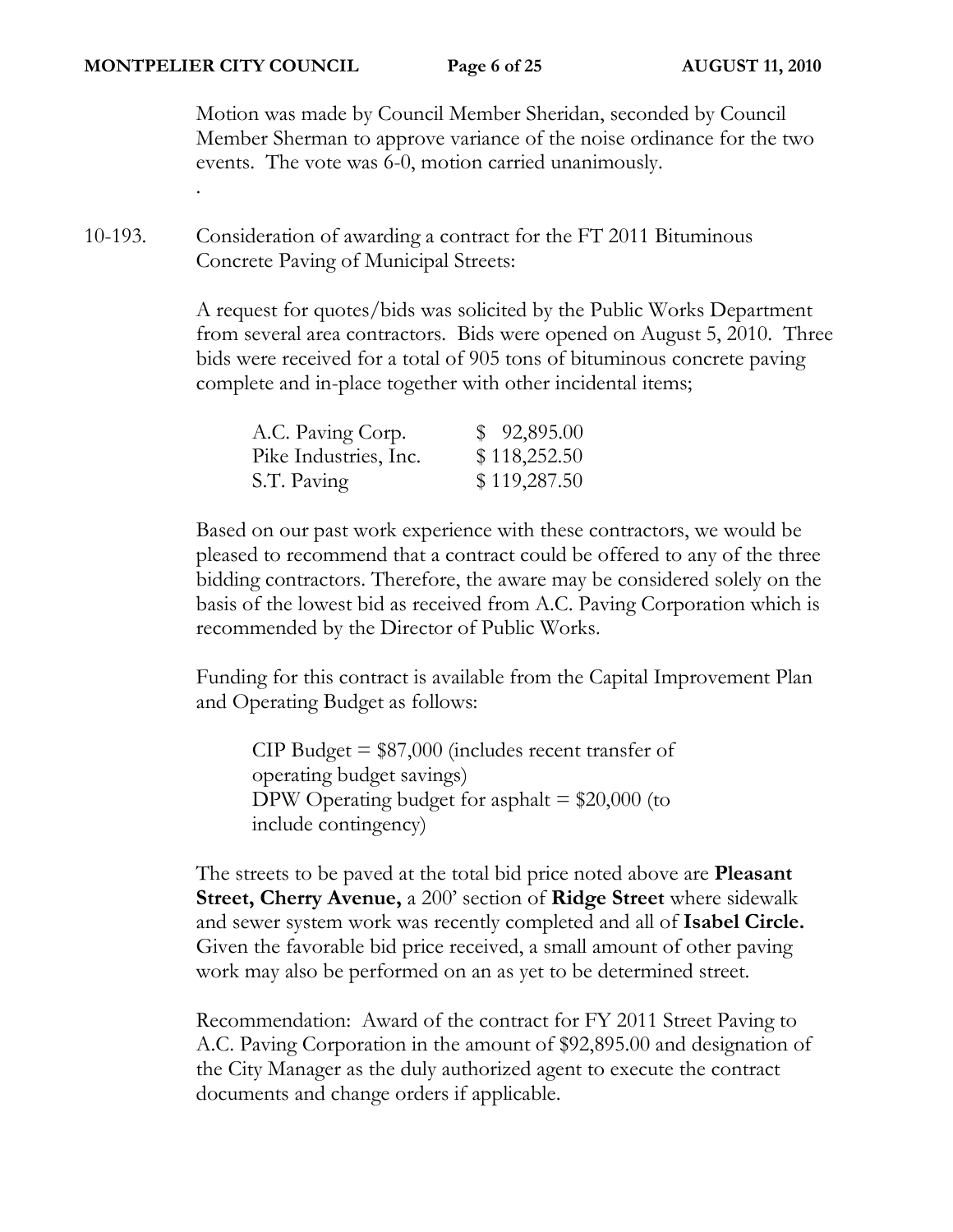Motion was made by Council Member Sheridan, seconded by Council Member Jarvis to award the contract for FY2011 Street Pavings to A.C. Paving Corporation in the amount of \$92,895.00 and designate the City Manager to execute the contract documents and change orders. The vote was 6-0, motion carried unanimously.

10-192(B). Consideration of 2011 Transportation Enhancement Grant – Public Hearing.

> This grant program is for sidewalk extensions on Elm Street from Vine Street to Pearl Street, Northfield Street from Independence Green to Freedom Drive, and Towne Hill Road from Grandview Terrace to Greenock Drive.

The grant application requires a public meeting be held to discuss the proposed grant. A letter from the City Council would be appropriate to signify the City's support for these projects. The application is due on August 20, 2010 and we have reallocated \$50,000 as a local match for these projects.

Mayor Hooper opened a public hearing on the city's application for a Transportation Enhancement Grant which is for sidewalk extensions.

Kurt Motyka, Assistant City Engineer in the Public Works Department was present to talk about the funding break out. The basic funding break out is there is a 10 percent cash match and 20 percent total, so they can do inkind services which is the design of the project. They are looking for \$11,000 for city staff work and a cash match of \$50,000. The total project amount right now is estimated for \$264,665. There have been a lot of letters from people requesting sidewalks in those areas and there is a need for it. He thinks it is worthwhile to go after this funding.

Council Member Hooper asked Kurt if currently there was a sidewalk that extends to Pearl Street. He is talking about the Elm Street extension.

Mr. Motyka said there is a portion of it between the Recreation Field towards the downtown.

Council Member Hooper asked if it was on the river side.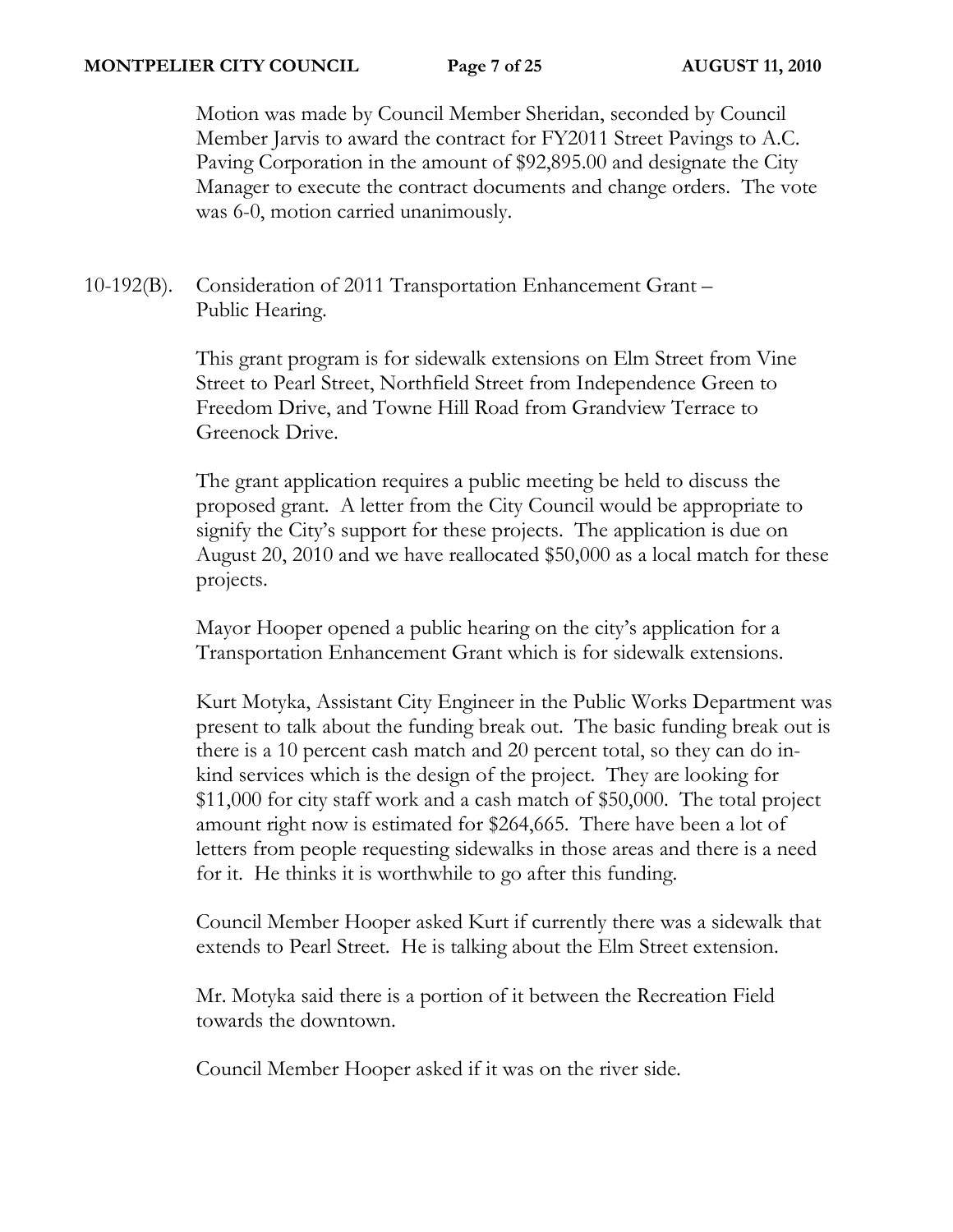#### **MONTPELIER CITY COUNCIL Page 8 of 25 AUGUST 11, 2010**

Council Member Sherman said she is in District 2 and there are always questions about Sibley Avenue and a sidewalk there. It didn't make the list, but is there any chance it could be put on the next list.

City Manager Fraser explained these are all for extensions of sidewalks.

Mayor Hooper asked if these projects include thinking about how bikes will be traveling along there or are we just talking about sidewalks. What will that mean to any bike riders?

Assistant City Engineer Motyka said the grant is specific for sidewalks.

City Manager Fraser said the Elm Street sidewalk is heavily used and they do encourage people to bike on the sidewalks there because there are so many kids going out to the pool. Because the traffic is so high on Elm Street they actually want people to ride their bikes on the sidewalks there. Towne Hill has been less active and certainly people do ride on the sidewalks there as well for the same reason which is high traffic and it is safer to be on the sidewalk than in the road.

Mayor Hooper said they are talking about a sidewalk which will be raised x number of inches above the road and curb.

City Manager Fraser said the Elm Street sidewalk has some curb cut area issues.

Mayor Hooper said she appreciates the need for sidewalks but it will definitely mess it up for bikers, and she won't ride her bike on a sidewalk. She doesn't think that is fair to pedestrians so that will push bicyclists who won't ride on the sidewalks into the streets.

City Manager Fraser added there is more room than you think. Todd actually went out and measured it because they have had some calls from residents there that are very concerned and have kids. It just isn't organized very well.

Mayor Hooper said she would be very uncomfortable if she were on a bike feeling she was being pushed more into the traveled lane, which she believes will be the consequence of this. Rather than building a path for people to follow shouldn't we be encouraging people to not be there because it is such a congested place?

Mayor Hooper closed the public hearing at 7:25 P.M.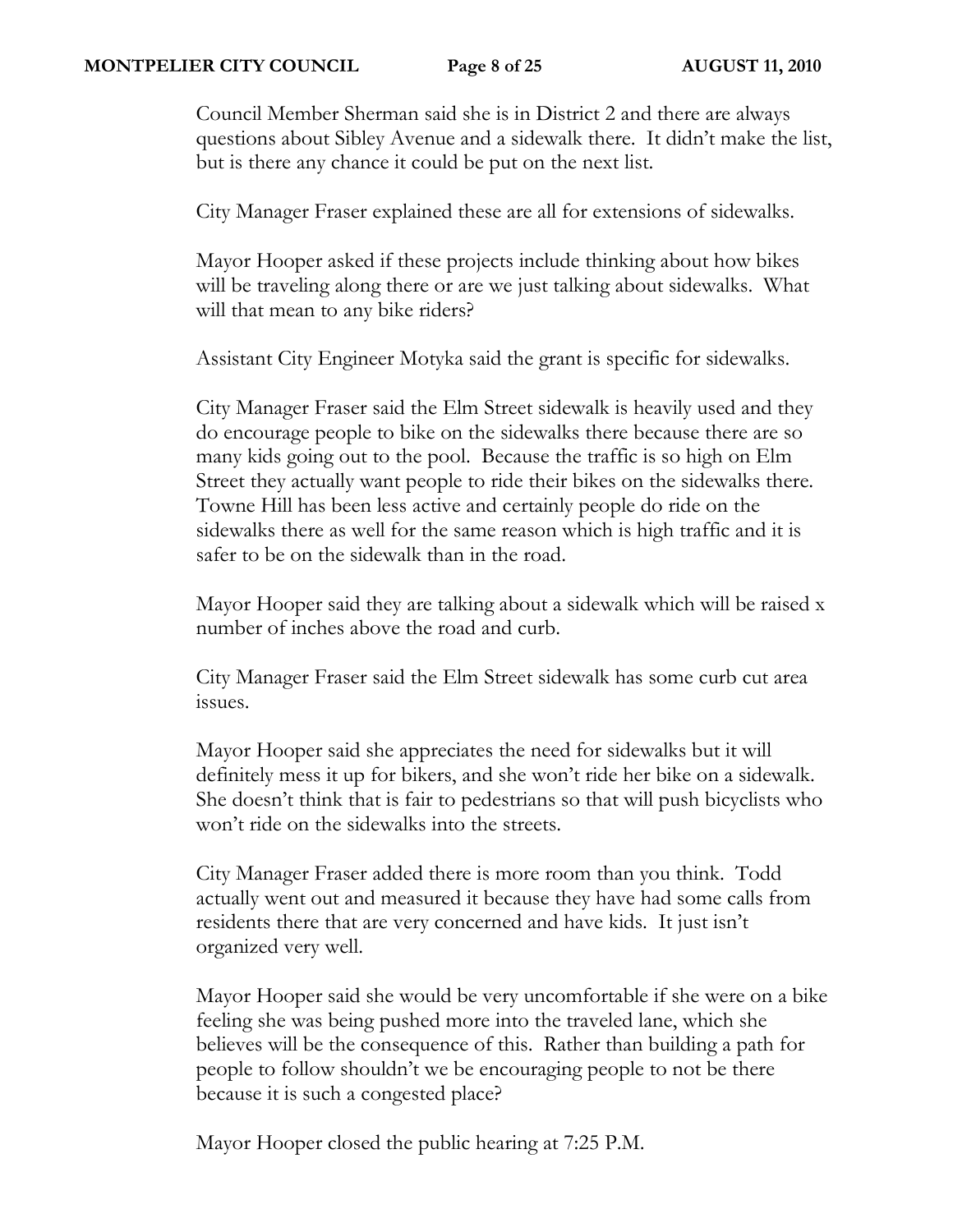#### **MONTPELIER CITY COUNCIL Page 9 of 25 AUGUST 11, 2010**

Council Member Weiss said this item has already been approved in the Consent Agenda and the agenda calls for a public meeting which is different than a hearing.

City Manager Fraser said he would like to note for the Council that a couple of years ago they reorganized the Public Works Department and having Kurt in his position has been a huge help. He has contributed widely to the work of the city and the Public Works Department. He designs the projects and helps run some of them. .

10-204. Consideration of a request from the Assessor for approval of errors and omissions adjustments to the 2010 Grand List. He has attached the proposed adjustments and a cover memo which describes why this is coming to the Council.

> City Manager Fraser said the goal of this is to get it right. In the whole grievance process there were a few grievances in this area

and the ones marked in yellow were from people who actually grieved and they held hearings and had adjustments made to their property. They are not the people we are actually making adjustments to now. In that process both Steve Twombly and the appraisal firm realized they just quite hadn't gotten it right at Murray Hill. They went back, remeasured and looked at the sales to make the double check to pick up some of the things they felt were missed. That means every single resident there has an adjustment, even those who didn't ask, and all but one is actually going down. Because they had already sent out their notices we can't adjust them on the Grand List without having approval of the errors and omissions. What that means is that those individuals will get a new notice and they will have an opportunity to grieve. They are getting a new value they haven't seen.

Motion was made by Council Member Hooper, seconded by Council Member Sherman to approve the request from the City Assessor for errors and omissions adjustments to the 2010 Grand List.

Council Member Jarvis asked what was the total Grand List figure?

Finance Director Sandy Gallup said it is \$486,700,000 before the amount of adjustment.

Mayor Hooper said the Assessor has the ability to adjust the 10 that grieved.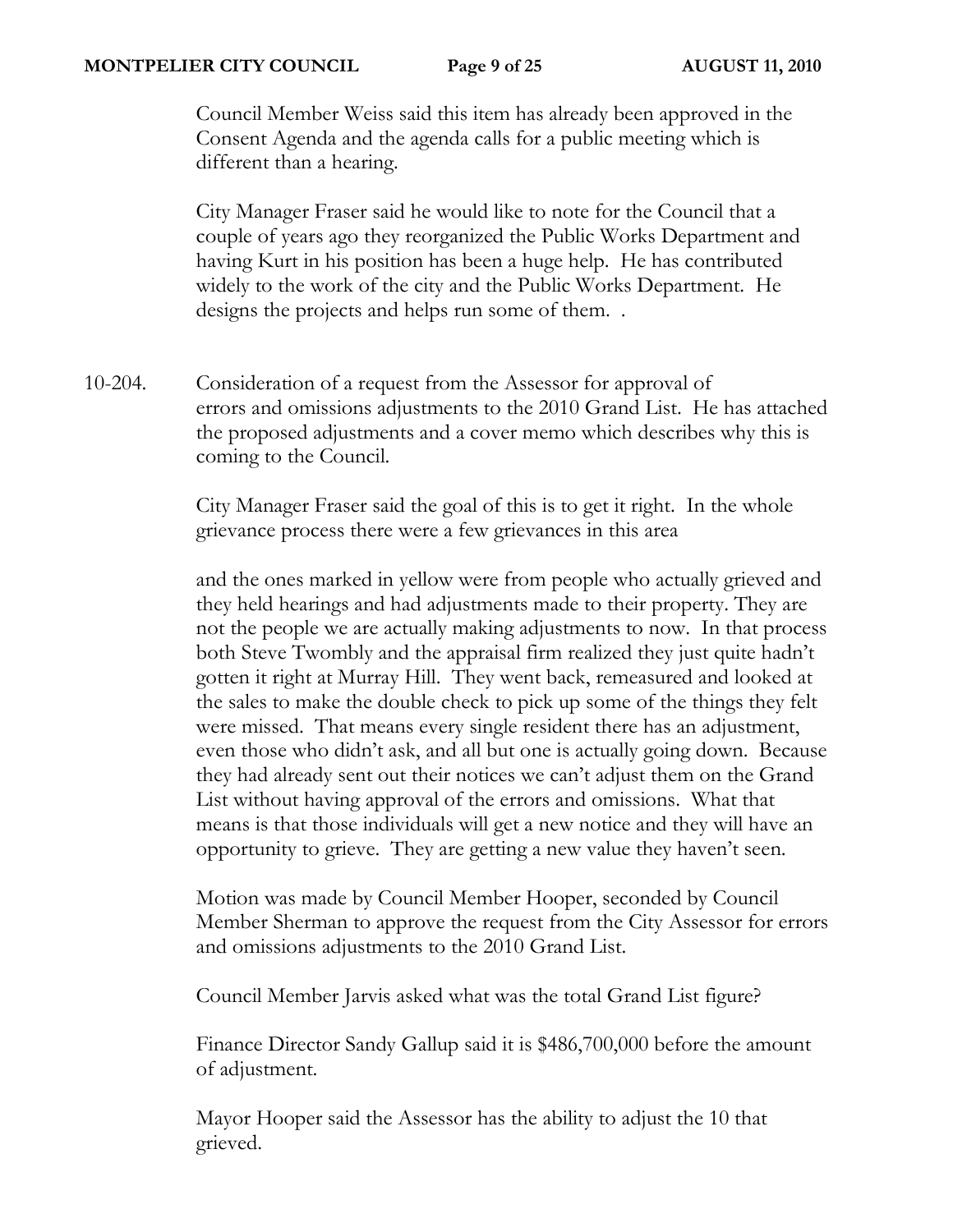#### **MONTPELIER CITY COUNCIL Page 10 of 25 AUGUST 11, 2010**

City Manager Fraser said they have already had their grievance and hearing but those that have not will be getting a value they haven't seen before so they can accept it or not.

Mayor Hooper said unless we take this action it has to remain the rate the Assessor or appraisal firm feel is too high.

Council Member Golonka asked if this would delay sending out tax bills.

City Manager Fraser replied not if they approve this tonight. We can still send out tax bills. They normally end up doing errors and omissions in November and December and have to credit people. Because all but one of these is going down they don't expect there will be a lot of grievances out of this, but there could be.

City Manager Fraser went on to say, there were about 250 grievances. Interestingly enough there were about 400 people who did the informal process, and of those 400 only about 100 actually filed a formal grievance so about 300 or more got resolved in the informal process. But of the 350 that grieved there were over 200 that did not do the informal so they are talking about 600 to 700 people between the two processes. There may have been the same people for multiple parcels.

Council Member Hooper asked what was the nature of these adjustments?

City Manager Fraser said some were measurements but others were just out of whack. People that were complaining said to look at their neighbor.

Mayor Hooper said the assessor said in the grievance for the 10 they realized that what they were hearing about that 10 was common to all of them.

Council Member Sherman said she thought it was remarkable that nothing went to the Board of Civil Authority.

City Manager Fraser reminded them property owners were just receiving the notices and grievance to the Board of Civil Authority was the next step.

Mayor Hooper called for a vote on the motion. The vote was 5 to 1 with Council Member Hooper voting against the motion.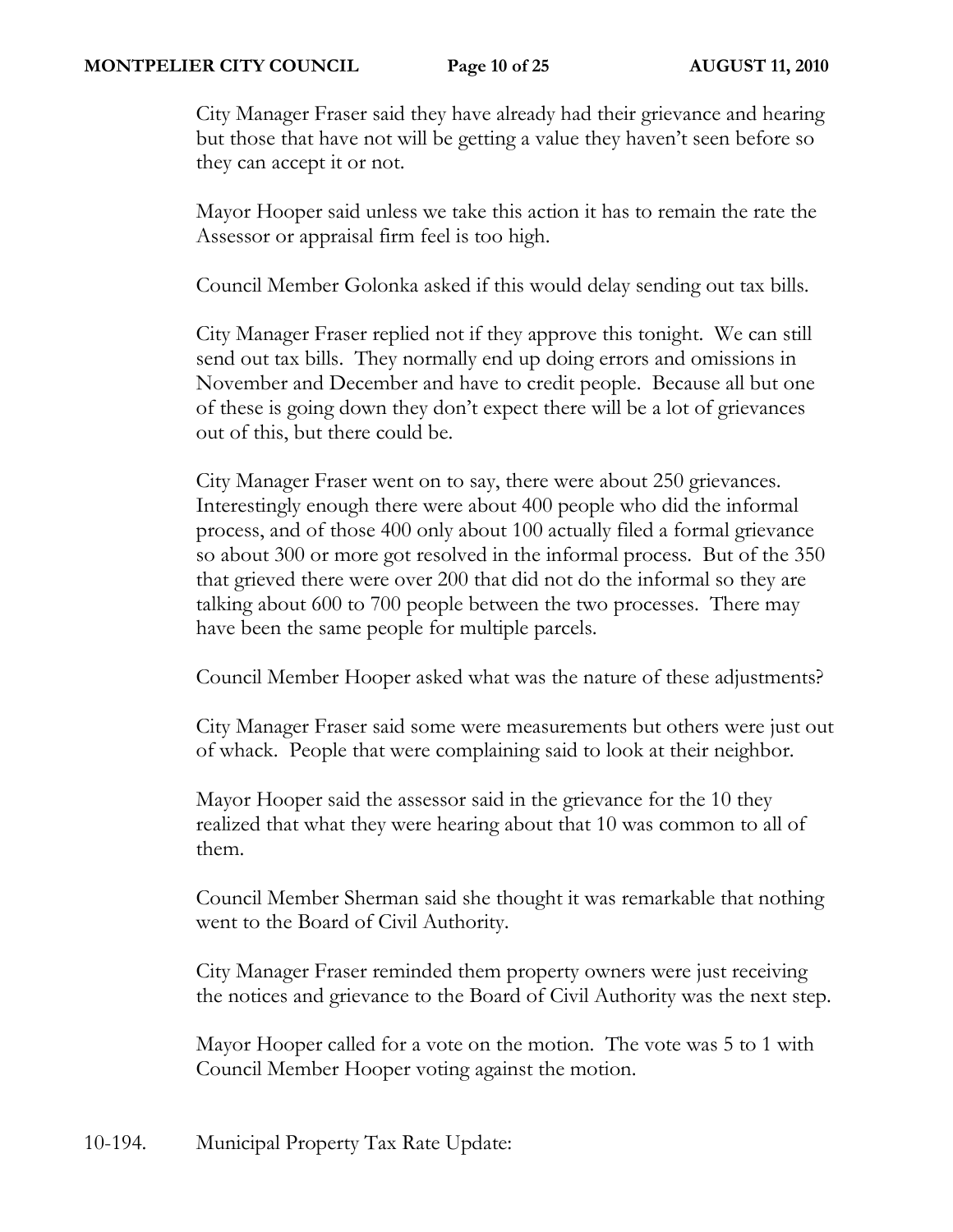#### **MONTPELIER CITY COUNCIL Page 11 of 25 AUGUST 11, 2010**

It is expected that the City's new Grand List will be finalized and submitted to the state on Wednesday or Thursday. If it is finalized by Wednesday, August 11, 2010, Council will be provided with the numbers from the Finance Director as soon as possible prior to the Council meeting. Once available, the numbers will also be posted on the website.

Recommendation: Receive updated Grand List totals and discussing setting the FY'11 municipal tax rate. If the necessary information is complete and available, set the municipal tax rate.

City Manager Fraser said now that the grand list is filed and votes and appropriations are done it is basically doing the calculations. They just received the school rate this afternoon. As a result of the grievance process the rate changed about 3 cents from the estimated rate. It went up about 3 cents because of reductions. Then, the school rate is different by almost 6 cents than we what we had estimated.

Finance Director Gallup said she would have liked to have given Council Members this information earlier but she just received the grand list this morning and the state did a really good job of turning it around. What they are looking at is a spread sheet at the top with a recommended rate. Tonight, if they so choose, they could set a municipal tax rate for Fiscal Year 2011, a sewer benefit charge and a sewer separation charge. Those are the pieces the Council would act on tonight. But because she has the school tax information they can establish what the resident and the nonresident tax would be if they do set the rates that are recommended.

Finance Director Gallup said during the budget process they held the line. For her that is where things started getting very clear. The voter approved municipal spending is up \$58,000 from last year, meaning that was going to happen once the voters approved some new spending in outside agencies, the Cross Vermont Trail, a little bit to youth programs, Friends of the Winooski and the tax exemption for veterans. These are additions that the Council didn't necessarily put in their budget. We need to establish a tax rate that will provide the money we need to raise which is \$7,583,646. There is a list on the bottom of the page of what that number is.

With the reappraisal it is hard to compare year to year, and that is what people like to do. She just got the number for the grand list. The real estate portion is \$807,830,466. That does include the Cityside and Murray Hill adjustment the Council just approved. The personal property is \$20,975,987, for a total of \$828,806,453 which is the municipal grand list.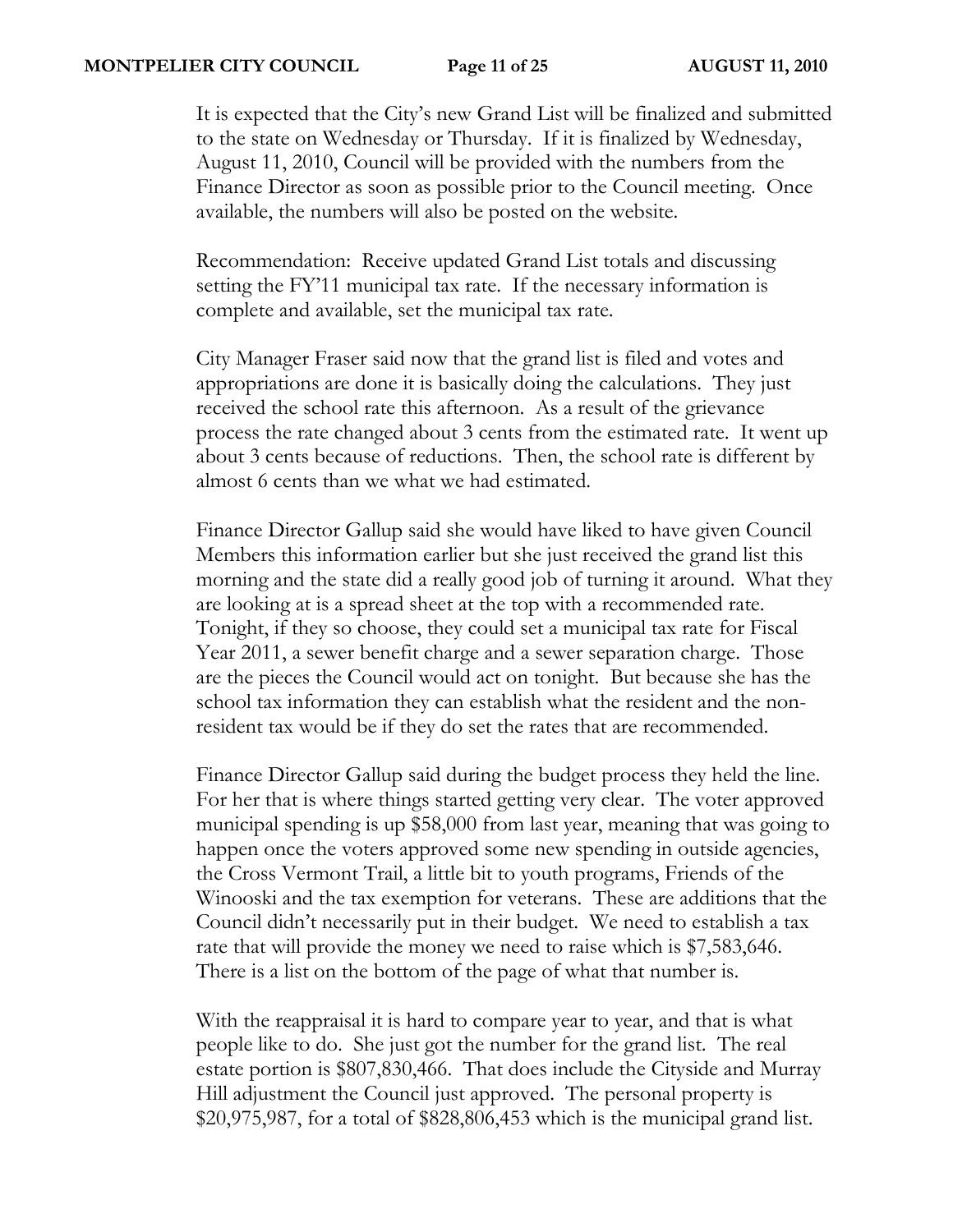She takes the numbers she needs to raise and divide it by the grand list and that is where she gets the recommended \$.9174. She did give them the FY'10 rate but it is very hard to say what that means. The municipal residential tax rate is 65 percent higher. It is 65 percent of the FY'10 rate, but you can't easily say what that means to individual taxpayers because it depends on how much their property was assessed during the reappraisal.

Overall, the grand list is up 55 percent, and that is less than what we had expected because we had anticipated it would increase by 60 percent.

Finance Director Gallup said if your assessment went up 55 percent, then you are golden. The taxes will be pretty much the same as last year. She would expect there would be a lot more information coming about the grand list.

Mayor Hooper said given the fact it is just math and the grand list is what the grand list is, and the voters approved what they approved, even if we had additional information we would understand it but the outcome wouldn't be different.

Council Member Sherman asked why the sewer separation charge dropped.

Finance Director Gallup said it was 10 cents last year and the grand list is going up the full 10 cents wouldn't be appropriate.

Council Member Hooper moved to set the rate for tax year FY'11 municipal tax rate at .9174 with a sewer benefit charge of .02 and a sewer separation charge of .07, with the education taxes added making the total residential tax rate is \$2.3838 and the nonresidential tax rate is \$2.4830. Council Member Weiss seconded the motion. The vote was 6-0, motion carried unanimously.

Council Member Weiss said if the Montpelier school system was going to provide data.

Finance Director Gallup said what happens with this is there is a big calculation of how they got to this figure.

City Manager Fraser said this information is from the State Department of Education and not the Montpelier School Department. The Montpelier School Department has already filed their cost per pupil information.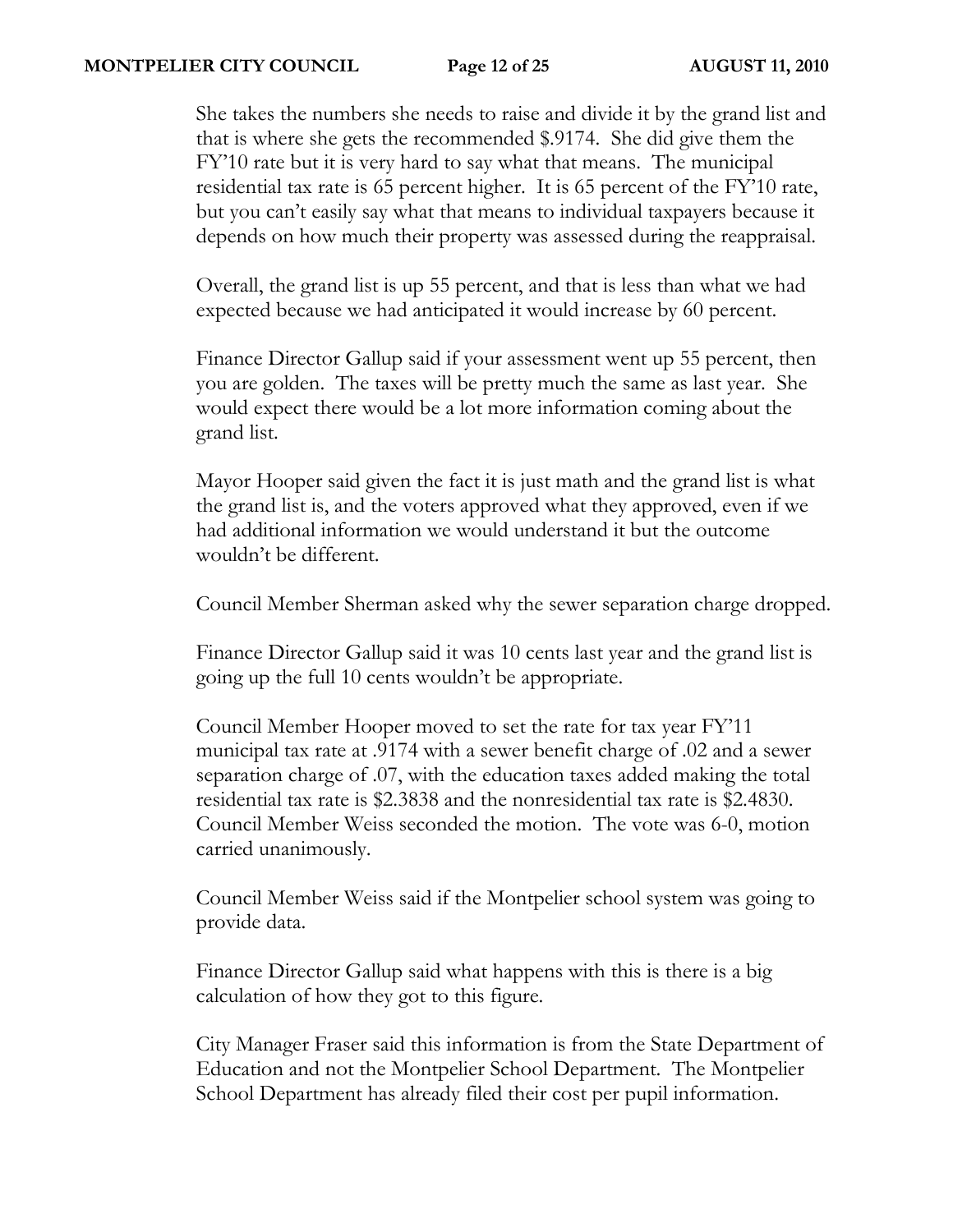## **MONTPELIER CITY COUNCIL Page 13 of 25 AUGUST 11, 2010**

Council Member Weiss said he respectfully requests that the School Board make a presentation to the City Council regarding the information. On the other hand, the Congress has just approved millions of dollars, some of which will come to Montpelier and he would like them to personally explain to the Council how these work in relationship to the taxpayers of the city of Montpelier.

Mayor Hooper said they could certainly ask for a presentation. The legislative direction with regard to the 2.25 percent was not for the current fiscal year but for the following one. It's not for what we are discussing here, and it is just a recommendation; it's not a directive.

## 10-196. City and School Cash Flow Report

- At the June  $23^{rd}$  Council Meeting, the Council authorized a \$4 Million Dollar Line of Credit and requested further information on the City's need to borrow funds for city and school operations.
- The Finance Director and City Treasurer have provided a report o the city's cash flow throughout the fiscal year and have recommendations for FY 11 to minimize the city's need to draw on the \$4 Million Line of Credit.

Recommendation: Discussion and accept report.

Finance Director Gallup had provided a memorandum to the council and said the amount of tax anticipation borrowing goes up and down and the rates change as well from year to year, but for reappraisal years because of the delay of collecting taxes we do have to borrow money.

There are a lot of funds. There is school cash flow that is negative during a lot of the year. It is very difficult to predict especially when we have construction projects that sometimes we get money ahead of time and running behind, and the water and sewer funds are struggling a bit. Sometimes we get bond money and wait awhile until we spend it, so it is pretty complicated.

The graphs she gave them are based on what cash balances at the end of each month. We get money in daily so it really does go up and down a lot. We had projected the cash balance at the end of the year to be about \$95,000, and in the end it was \$478,000. Tom Golonka also asked what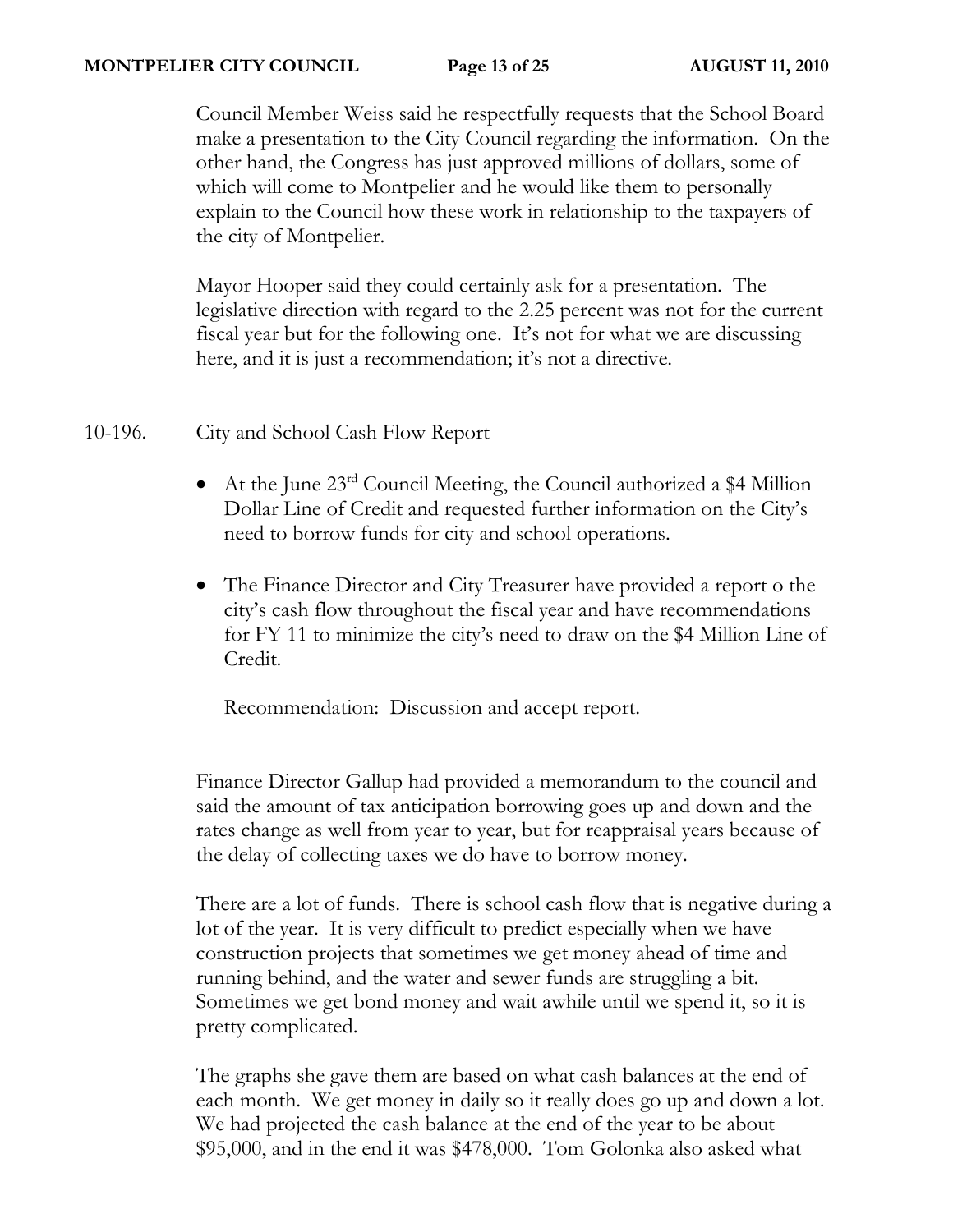was due from the water fund to the general fund, which is what they owe us in cash, and it was down from the year before. It was \$915,000. The sewer fund owed the general fund at the same time \$480,000. These are unaudited numbers.

What they have been trying to do with the school and she has asked the outside agencies to wait until October 1<sup>st</sup> to receive funds from the city and also holding bills that don't have to be paid. They have asked the Green Mountain Transit Agency to wait for their money and they have said yes. The school was also asked to limit the draw on our cash flow and they agreed to use \$693,000 of their fund balance, so we wouldn't have to borrow so much.

Council Member Golonka said he didn't think the city charter allowed the school to hold a fund balance.

City Manager Fraser asked if it was a fund balance or a cash balance.

Finance Director Gallup said they had money in the bank, and most of it is fund balance.

Council Member Golonka said when he saw that \$95,000 that really scared him with regards to the \$40 million cash out during the year that we would only have a working capital line item of \$95,000. That raised some red flags with him because it shows how woefully inadequate our reserve fund is. He sees they raised it to \$478,000 which is a little more comforting but he wishes they had a bigger cushion. He didn't like the fact they were jumping from \$2 million to \$4 million in terms of the line of credit. He doesn't think they should run operating funds out of the line of credit. It's a poor way of managing operating funds. For that reason he really thinks they need to concentrate on raising our reserve fund and the cash levels because he thinks our working capital is inadequate. We shouldn't have to pay \$70,000 in interest to run the operations of the city on a yearly basis. A lot of the issues are the sewer and water deficits, and the timing of paying bills like the outside agencies. He would like to see the city not have to borrow anything and be able to fully fund our operations. If not, he thinks the school should be required to pay some of that \$70,000 to us because it is mainly derived from a deficit based on school spending and we shouldn't have to bear the lion's share of that \$70,000 in interest expense.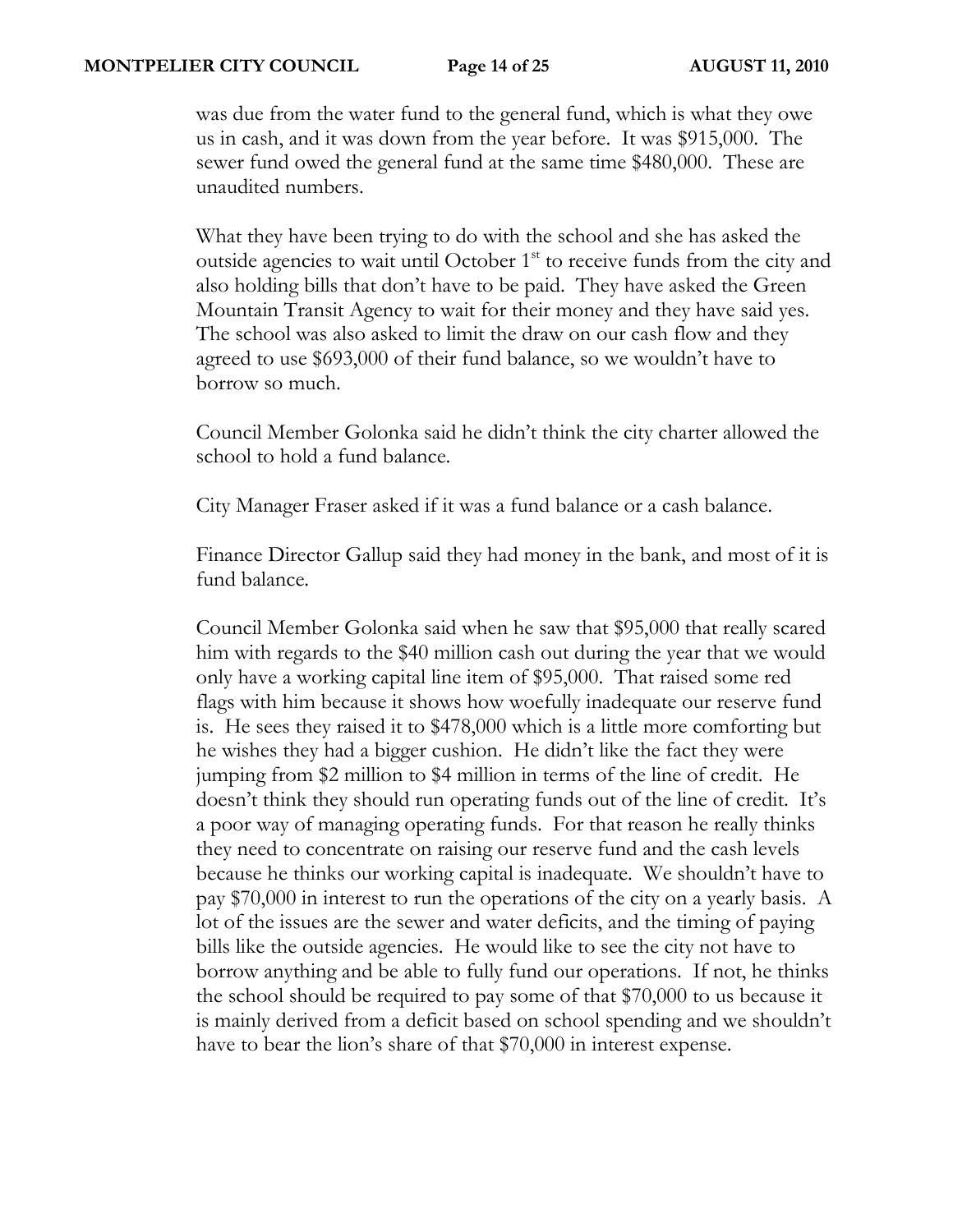### **MONTPELIER CITY COUNCIL Page 15 of 25 AUGUST 11, 2010**

City Manager Fraser said that is an argument that takes place statewide. It is crystal clear that the school does not have to pay. It's the city's duty to provide the funds. The city is the recipient of the cash and we shall pay the school fund in the end.

Finance Director Gallup said there are years where you can borrow and invest and make money or break even, but that hasn't been the case in recent years.

Council Member Golonka said they had those options with regards to going with the Community Bank or TD Bank and it wasn't going to happen. She at that point said it was much more risky to do that as well.

Finance Director Gallup said when you are trying to project within the fiscal year what the interest rates are going to be and you have to make some decisions based on that, and sometimes bankers help you with that. When they borrowed the \$5 million the last reappraisal we made money.

Council Member Golonka said he thinks Finance Director Gallup does a wonderful job at this, but we have way too little working capital for running a city this size.

City Manager Fraser said this is a struggle everywhere. We have parking tickets and different fees that come in during a course of the week, but really our income comes in four times a year with our tax bills and water and sewer bills. Unless we just set our billing dates due July 1 and get the cash coming in right at the beginning of the fiscal year.

Council Member Golonka said he thinks it is compounded by the fact that water and sewer is paid three months after the fact so we have three months where we are carrying the water and sewer fund. We have always had a half million dollar deficit in the water fund towards the cash flow.

City Manager Fraser said they do in the general fund, too. We don't collect our first payment in the general fund until two months into the fiscal year and we are still paying the schools.

Finance Director Gallup said we have approximately \$43 million going through our books.

Council Member Jarvis asked if they were bound with their duties for property taxes and water and sewer. Can they shift those at all?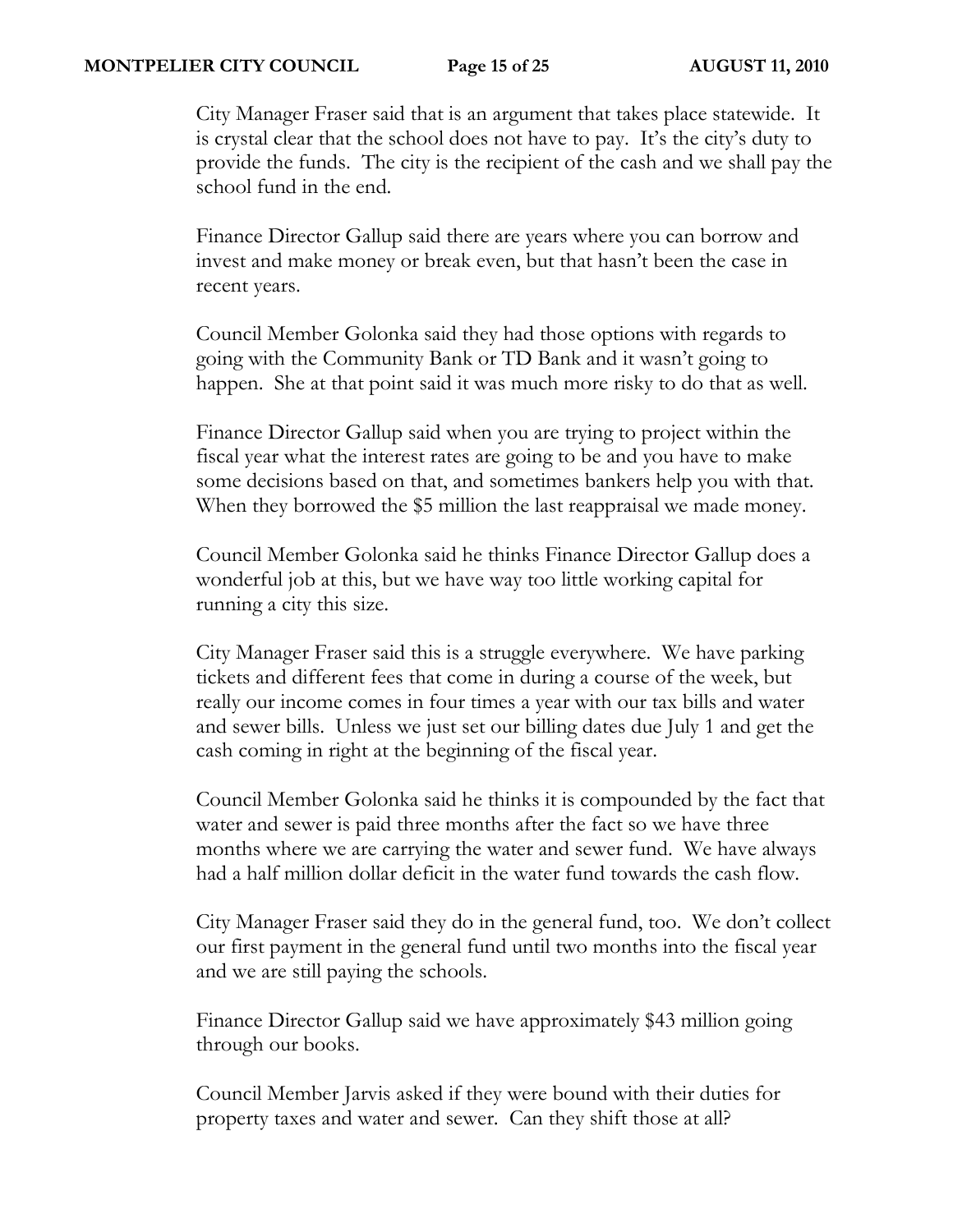#### **MONTPELIER CITY COUNCIL Page 16 of 25 AUGUST 11, 2010**

City Manager Fraser said they are bound by when the grand list gets filed. Assessments as of April 1<sup>st</sup>, which is the law, and even normal years when there are home sales it is into May or early June before the grand list is finalized and filed.

Council Member Jarvis asked what if they pushed it back so the last payment comes to the end of the fiscal year.

Mayor Hooper said the biggest issue is what they need to have for the schools.

City Manager Fraser said typically in the summer they do a lot of repairs to their buildings so there are a lot of high maintenance costs during July and August and all of their supplies are coming in. That is their start up period so they have a lot of front load costs.

Council Member Weiss asked if that transaction could be considered a city loan to the school system.

City Manager Fraser replied no. This has been a political discussion about whether or not this should be collected by the state and paid because it is a statewide education tax. In some years the cities have done well, but there are penalties. There are times when the money is due the state and we haven't collected it from the citizens and still have to pay it to the state. Montpelier early on in that debate came down strongly in favor of keeping the collection local because we thought we could serve our residents better. Over time as state education requirements have changed and the state has taken over more and more in the education area he wouldn't be surprised that some time soon the municipalities will actually adopts a policy of urging the state to take over the entire education tax.

Council Member Golonka said he thinks the city should have a plan over a 5-year period or a 10-year period to get to a level where we have \$1 or \$2 million in the fund balance. Obviously, solving the problem with the water and sewer would go a long way in increasing cash. Timing of outside agency payments would potentially mitigate some of this.

Council Member Weiss said as certain community in Washington County for the outside agencies says if it is voted in March of 2010 it won't get that money until FY'12.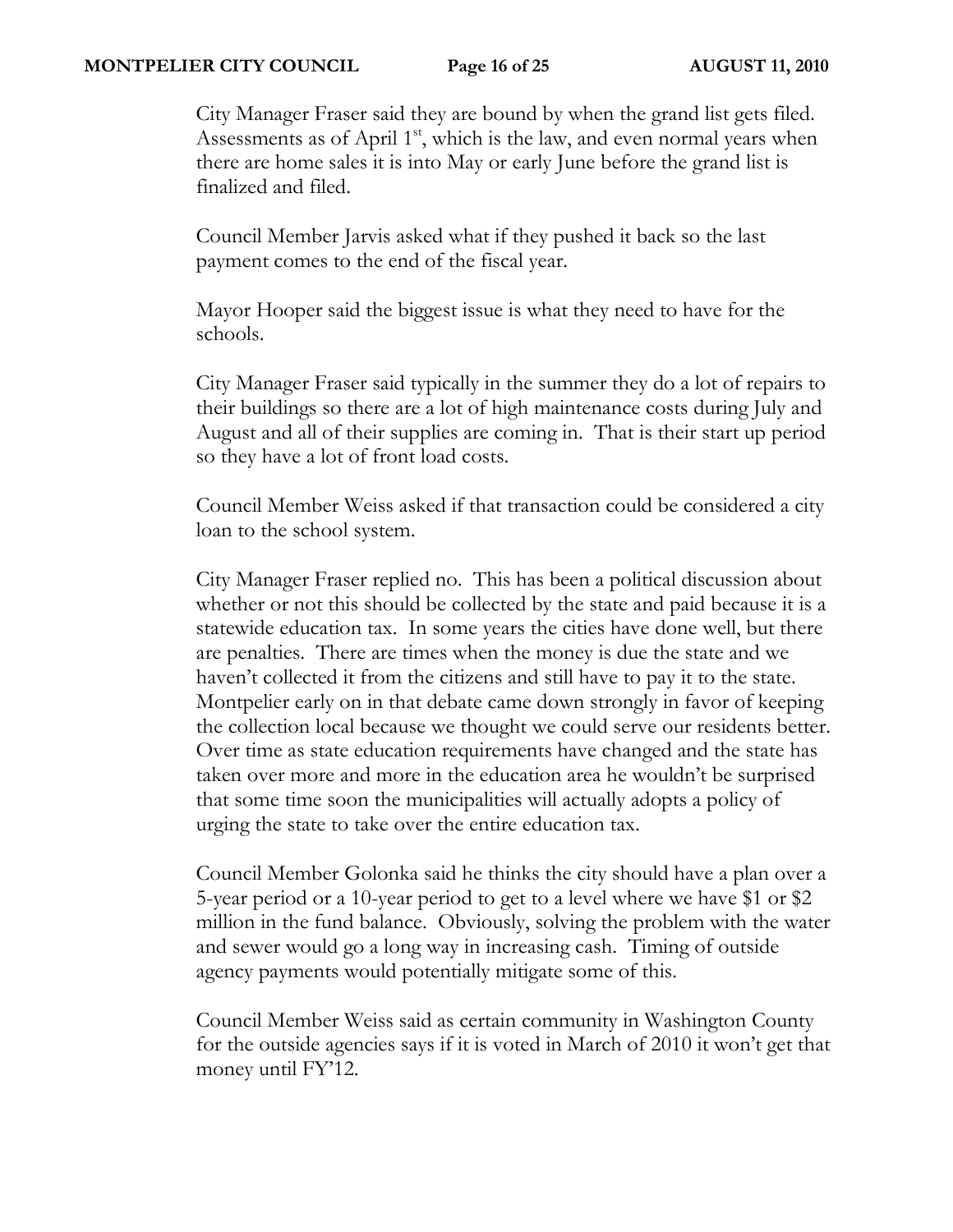### **MONTPELIER CITY COUNCIL Page 17 of 25 AUGUST 11, 2010**

Mayor Hooper replied that would crush some of the agencies that rely on this funding. She is definitely a supporter of having a fund balance and having it at a correct amount. She would be remiss to note that she has certainly heard from members of our community that think we should not have a fund balance and should only collect enough money from the taxpayers who cover our actual bills, and if we need more we can come back and ask for more.

10-195. Taxi Rates

Council last updated taxi rates in 1996. There is interest in starting a new cab company in Montpelier, but the 1996 pricing is out of date and Council is being requested to increase the allowed rates as follows for the first two passengers:

Zone 1: up to \$4.50. Zone 2: up to \$5.50. Zone 3: up to \$6.00.

Plus \$2.per mile. Additional passengers would add \$2.00 per passenger ages 12 and up, and \$1.00 per passenger ages 3 to 11.

Flat Rate Charge between Montpelier and Berlin/Barre each way of \$10.00.

Waiting Charge - \$7.00 per hour and shall start after the first 5 minutes.

Luggage: No charge for the first two (2) pieces. \$1.00 per piece thereafter.

Groceries: No charge for the first five (5) bags – more than 5 bags would be a flat rate of \$2.00.

Additional requested stops along the route by the passenger would be \$1.00 per stop.

Council has been provided with a map and the 1996 pricing.

Discussion; possible voting action.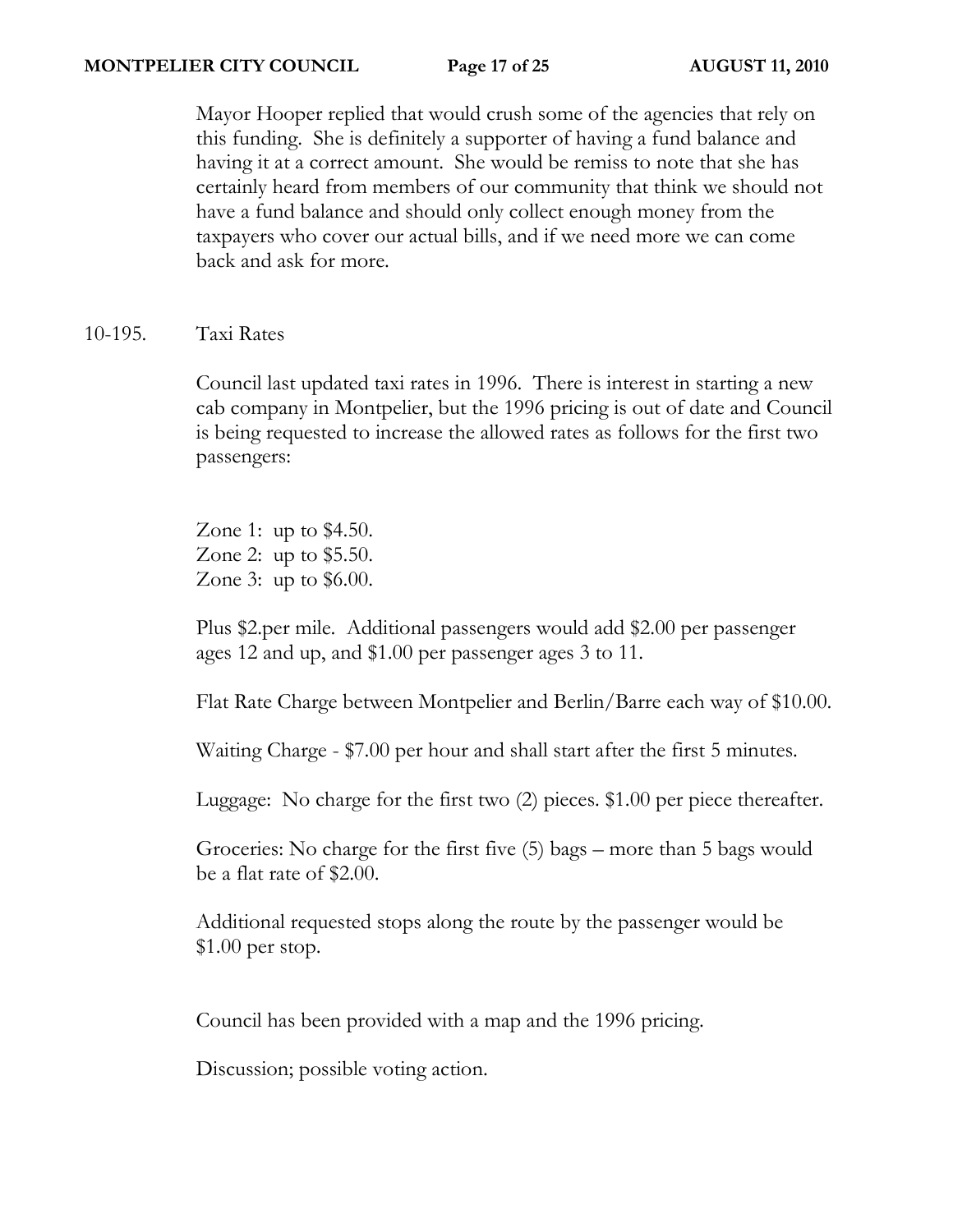Assistant City Manager Hill said a person came into the office and talked about starting a taxi cab company and expressed concern about the taxi cab rates. She suggested that he come up with a proposal. City Clerk-Treasurer Hoyt had provided a copy of the map. We have one cab company licensed to operate in the City of Montpelier. Most of the cabs around here are licensed in Stowe or Burlington. This one taxi company wants to start a business and based on the area and need this is what he is asking the Council to increase the rates to. Over the years we have had calls asking where people can find a taxi in Montpelier. If there was a taxi available there are a lot of people who would hire them to be picked up or run errands for them. Of course, we don't have the type of supermarkets that you could call your order in.

Council Member Jarvis asked if the rates were in the ordinance but just set by Council.

Mayor Hooper said she would like to have some feedback from users of the cabs in the town.

Chris in the audience said there are two cab companies that are fairly active here in Central Vermont and they average about 20 calls per day. They run out of Washington County. He takes one five days a week to his job and pays about \$15.00 per day which is about 70 cents per mile. That is for a round trip. Because it is a constant pickup he is charged a flat rate. If he receives another call to go to St. Johnsbury he has to turn the trip down because he has a contract with him. Both cab companies do go and get groceries for people. They do local super market runs for people, trips to the Post Office, etc.

Mayor Hooper said if there was a contract for a service and the city changed the rate, what would that do to his contract?

Chris said it would be a question for the operator of the cab company. The rate depends where you are going in Barre because if you are going all the way down Elm Street to way up Washington Street in Barre as opposed to right in the city of Barre it would vary. He doesn't know if it a good idea to have a fixed rate between two cities. He feels it would be better to default back to the actual mileage.

Mayor Hooper asked if the Council needed to gather more information in order to do this.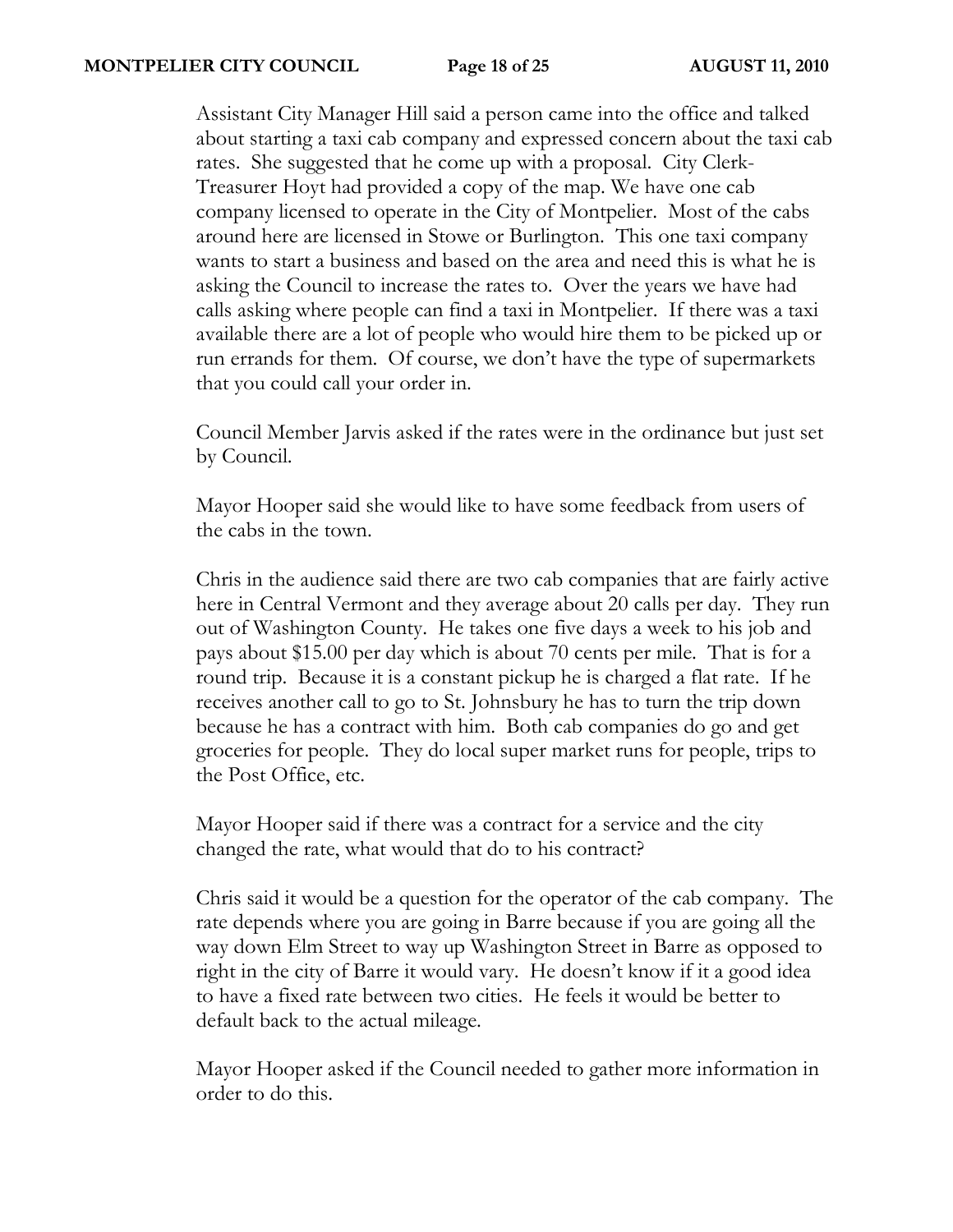#### **MONTPELIER CITY COUNCIL Page 19 of 25 AUGUST 11, 2010**

Council Member Hooper asked why they don't say everyone operating a cab needs to have a posted visible schedule of rates which they can also bring to the Police Department when it changes.

Council Member Jarvis said they could temporarily approve the rate changes while they consider what to do.

Council Member Sheridan said they should just approve it, and if people complain they can bring the issue back up.

Chris said a taxi company provides a transportation service. There are multiple taxi companies in the area; it isn't monopolized. You essentially have a choice as to which taxi company you are going to take, and most of the time it is based on price. There are two main taxi companies that operate between two and three cabs, and there is one based about a half hour out of town that is often in the Barre area. He doesn't know what the original idea was about setting rates. Maybe it is so the taxi company isn't charging unfair amounts. The customer will call the taxi company and ask how much, and a lot of times they will hang up and call the other company and then call back to schedule a ride. It would make sense to allow the cab companies themselves to set their own rates and submit it to the Police Department.

City Manager Fraser said there has been a proposal submitted for a specific fee schedule. The Council could set the rates up to that amount specified in the City Council Agenda and if somebody wants to charge less they can.

Motion was made by Council Member Jarvis, seconded by Council Member Golonka to set the rates up to the amount specified in the agenda item. The vote was 6-0, motion carried unanimously.

10-196. Vermont League of Cities and Towns (VLCT) Voting Delegate:

The VLCT Annual Business Meeting will be held Thursday, October 7, 2010 from 2:15 to 4:30 P.M. at the Robert E. Miller Expo Center, Champlain Valley Fairgrounds, Expo North Room A.

Council needs to elect a voting delegate and alternate.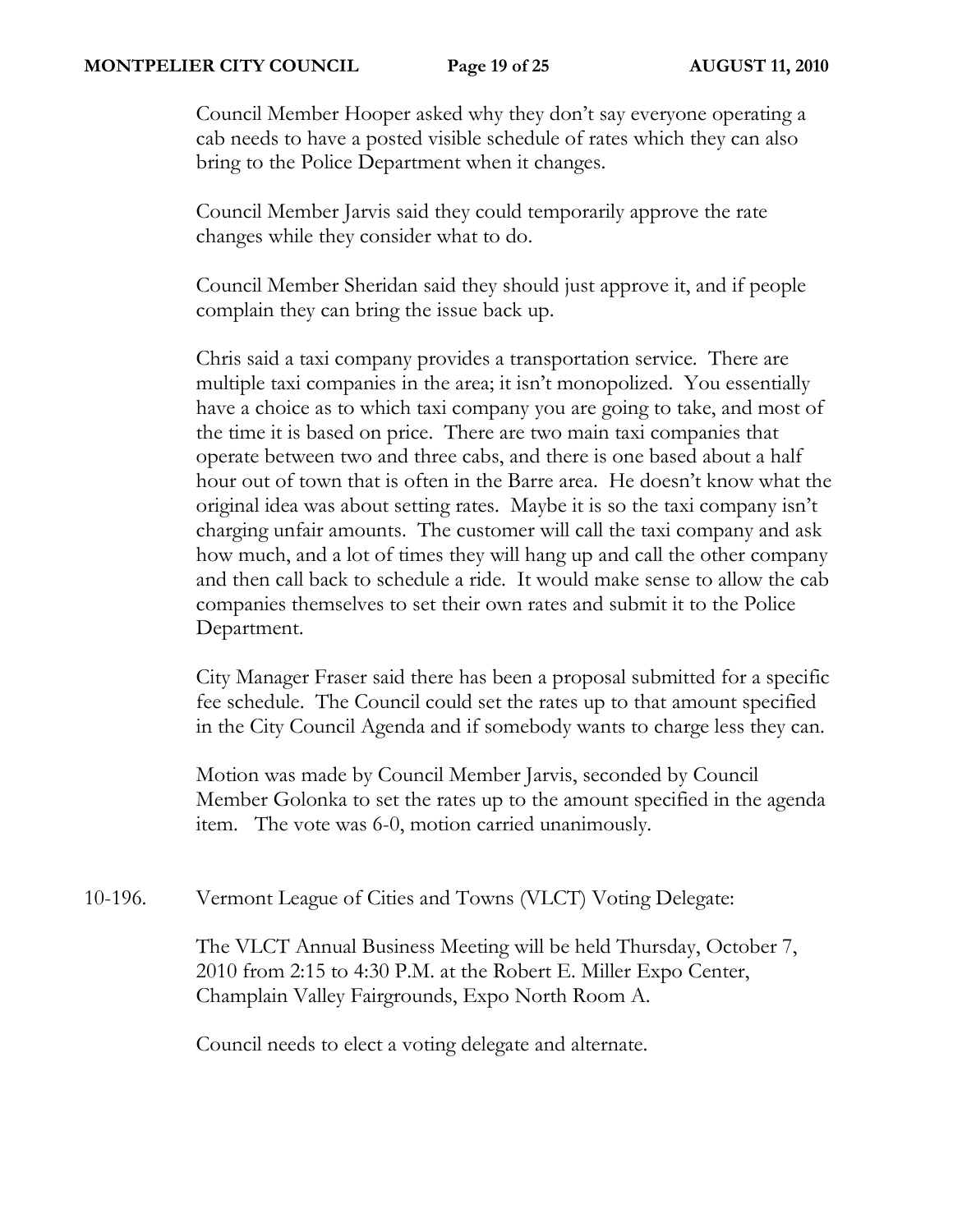#### **MONTPELIER CITY COUNCIL Page 20 of 25 AUGUST 11, 2010**

Motion was made by Council Member Sherman, seconded by Council Member Jarvis to elect Council Member Hooper to be the voting delegate at the VLCT Annual Business Meeting. The vote was 6-0, motion carried unanimously.

10-197. Economic Development – Consider economic development and roles the city can play in guiding or supporting development.

General discussion and direction to staff.

Mayor Hooper said her interest is to have the Council say broadly and generally what it is we mean by economic development. She wanted this conversation in response to the continual conversations they have on the side about economic development. She has heard two broad things. One is we mean housing and the other half is commercial development. We do a lot in this community already in the arena of economic development and we should pat ourselves on the back for a lot of what we have done. The Master Plan also talks about economic development and any person you talk to will have a particular strategy we should follow.

Council Member Jarvis said she doesn't like the idea of choosing. For her she is thinking about what her goals are rather than the means. For instance, one of her goals is increasing the tax base which which mean housing as much as it mean commercial development. There are also other issues of job creation, excess capacity with water and sewer and schools. Schools obviously is a residential issue.

Council Member Hooper said presently they have two and a half times as many jobs as we have people. We have a lot of people commuting and a lot of people who could benefit from living here right now and supporting the town more than just buying lunch on State Street. That is why he is leaning towards the residential side of the equation.

Council Member Sherman said they are inseparable and they have to talk about both.

Council Member Weiss said to him economic development is how the city reduces its exorbitant bond ratio debt to the population. There is \$3 million in bond debt which places us first or second in the state of Vermont in the ratio of bond indebtedness to population. Carrying a huge debt does not help economic development.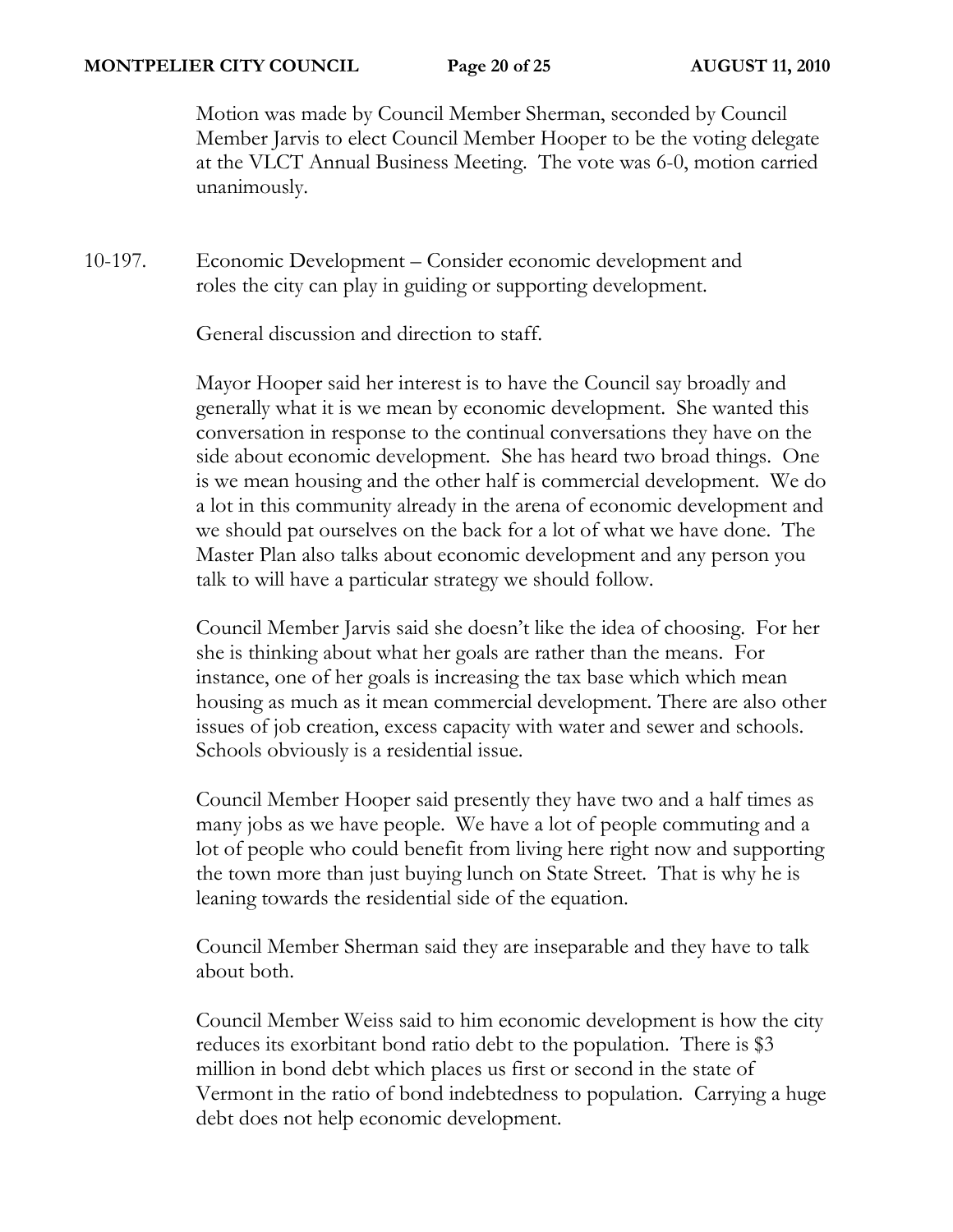#### **MONTPELIER CITY COUNCIL Page 21 of 25 AUGUST 11, 2010**

Council Member Golonka said the city needs to increase the grand list and become more attractive so people can afford to live here. How we get there is very difficult. Any time a proposal comes before the Council it doesn't go anywhere so it is difficult to get there. Everybody talks about bringing in business but there is really no action so it is very frustrating. He would love to see a plan where we would have a certain amount of homes built. He agrees with Alan that the city has a huge amount of debt and our tax rates are prohibitive because of it. He would love to have Sam Matthews come in and explain what our options are and what would be a good first step. We need experts like CVDC to help us sort through this process.

Mayor Hooper said her problem is that economic development means something different to every single person. She is hoping to choose an area they could focus on and understand more about that particular area and work on a plan associated with it. Our debt ratio is a whole other conversation.

Council Member Sheridan said there is very little they can do, but there are two areas where they can actually do something. Housing and economic development are linked. People need two things; they need a place to live and they need a job. The two areas where the Council can actually do something that maybe wouldn't require a lot of staff and money is what could they do about incentives to help them come here and what can they do about barriers that stop them from coming. We don't have money to establish something to work on this. At the Housing Task Force meeting they talked about barriers. Nobody talked about incentives, but we could look into that. There was a drug rehab clinic on Downing Street and immediately received calls about that. Again, that was "not in my backyard" barrier to business. We heard about the two family that wanted to do the single family homes from a neighborhood of single family homes. In some cases the barriers are the same. Everyone knows that some day we probably should have a homeless shelter but no one wants it around them.

Mayor Hooper reminded Council Member Sheridan that the people who were invited to the Housing Task Force meeting were housing developers specifically. They were there to talk about housing related issues.

Council Member Weiss said on August  $25<sup>th</sup>$  and September  $8<sup>th</sup>$  the Council is going to be looking at the Master Plan and he wonders what is in the Master Plan that relates to economic development.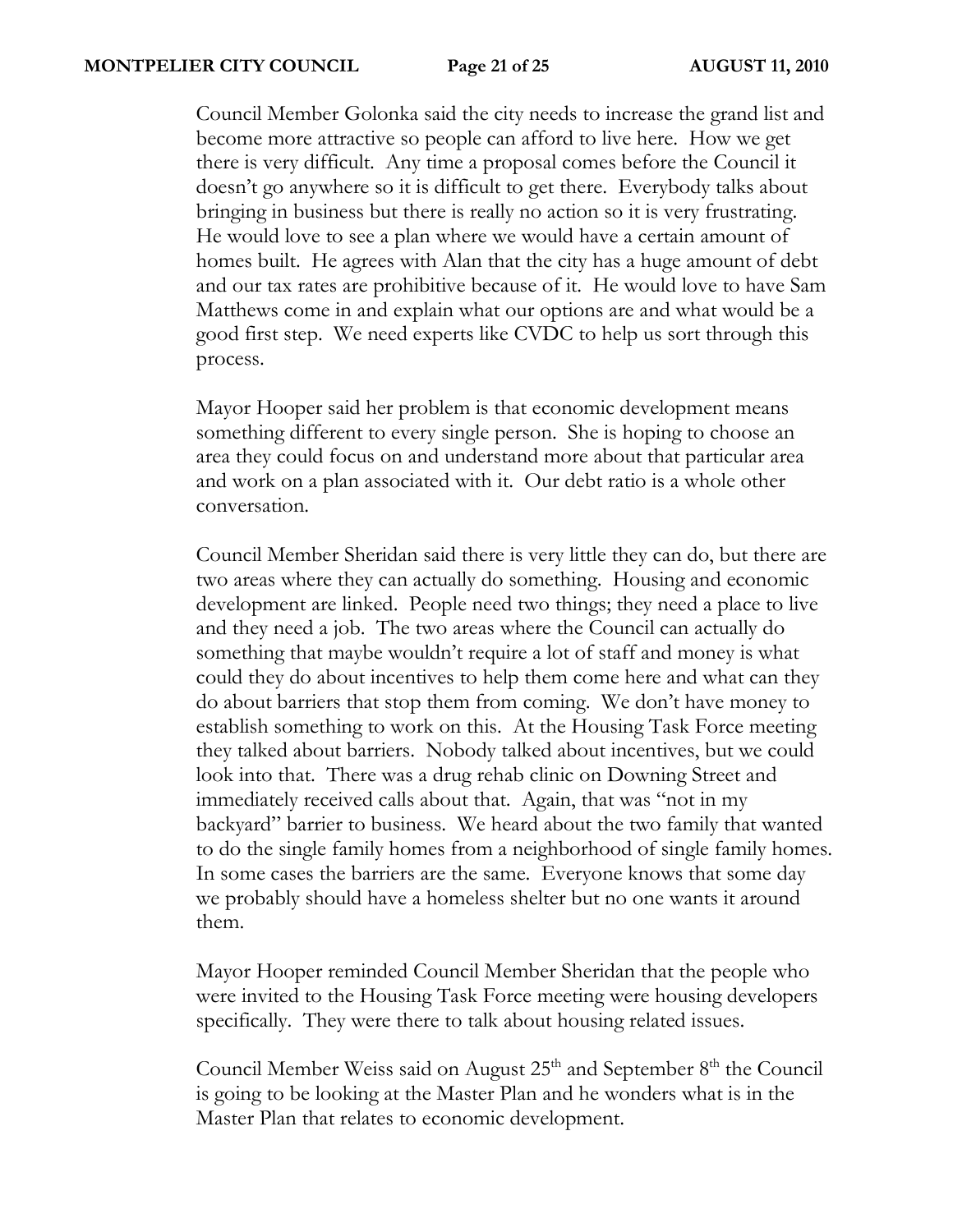Planning Director Hallsmith said in the hearings leading up to the Master Plan both Sarah Jarvis and Tom Golonka had raised questions about the financial incentives that had been identified in the Master Plan. Obviously, providing incentives has a budgetary impact. They went through the entire plan and identified all of the places they had talked about incentives and made a list. There is a whole chapter on Economics and Livelihoods in the Master Plan. She was surprised going through the stakeholder process because the same debate they are having tonight on whether to focus on commercial development or housing is an important question, and they are linked. There are different strategies to achieve both of the goals as well. One of the things she found encouraging about the priorities that people in the city made is people identified green jobs as the top priority for the city. Housing is another very important priority. They talk about economic well being and meeting peoples' needs. Food is actually one of the more unusual categories in our economic development strategy for a city to undertake, but it was a very important piece of the economic development planning we were doing, and it is because it is a very important human need that right now we import a lot of it. Ninety-five percent of the food that Vermonters eats come into the state from outside the state when in fact even 50 or 75 years ago we were in the export group. If you look at the mix of critical human needs like food, energy, and housing and look at the ways we are sending money outside of the city now, and ways we could replace that money we are sending out with things we do here or we do locally, that is really a critical strategy for the city to consider.

City Manager Fraser said the Master Plan process then translates into zoning and that is where you get into the barriers and incentives of choosing what you want and creating the regulations that will allow that to happen in the way you want it to happen. Think about the ends you want and we do need to keep it simple. The city spearheaded Stone Cutters Way which created opportunities for development. The city is taking the opportunity to put together a project like 58 Barre Street and converting it into housing opportunities. We are working with the Housing Trust Fund to support a goal. Do we need to change our zoning for that? Do we need to put more money into the Housing Trust Fund? Do we need to buy and sell property? Raising the grand list is a good goal. We have done a study that shows we have water and sewer and most of our services could handle additional housing. Creating a good office park zone with good water and sewer would go a long way. Jim is right that people want good housing and good schools for their children.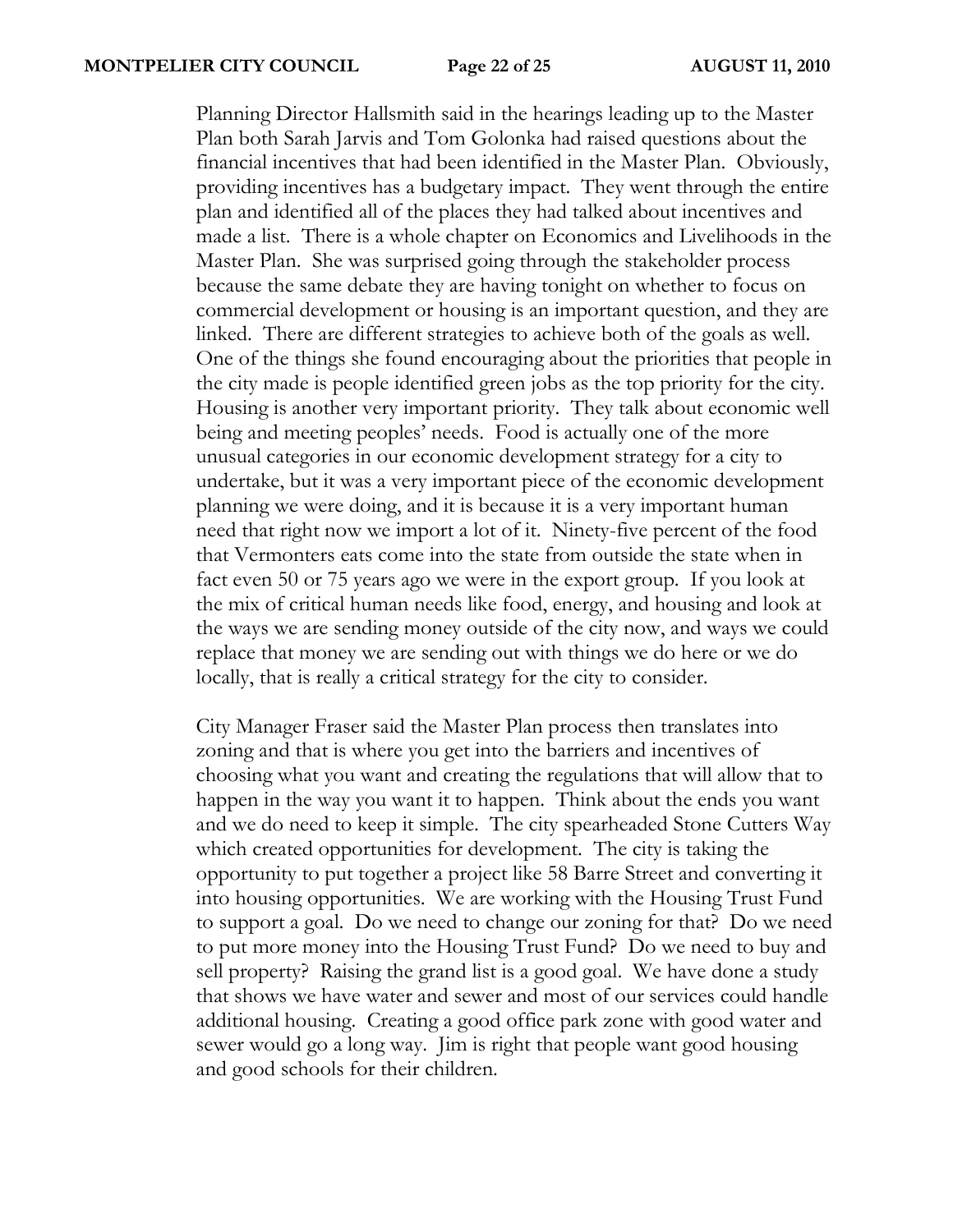#### **MONTPELIER CITY COUNCIL Page 23 of 25 AUGUST 11, 2010**

Council Member Weiss said we have a marvelous economic driver before us right now with energy. If we take the information given to us and get the citizens to invest x number of dollars in a bond, in 12 years we will have an income provider which will give a good amount of money annually with which to use to do some of the other things with housing and other development.

Mayor Hooper said when they did the citizen survey it said to increase housing. We have all talked about the need to increase housing and talked about our excess capacity. What are the barriers? What are the different strategies? What are the incentives we can create? We need to pick the next effort, and she would like to suggest that is housing.

Council Member Sherman said they did that for Sabin's Pasture.

Mayor Hooper said she thinks her failure with Sabin's Pasture was not to engage City Council sufficiently in that process. The Council and other members of the community went out and developed a plan but they didn't sufficiently invest other folks in the plan.

## 10-199. Council Reports.

Council Member Hooper reported that EC Fiber is looking to privately raise \$1.2 to \$1.5 million for the project. They don't call it "pilot" because the big financiers don't like the idea of pilot projects before they put their money in. This is Phase 1. They are going to build a head-in for phone and internet and doing a 20 mile fiber loop.

Council Member Sheridan reported there was a Senior Services Committee meeting and they made some headway. There is an oversight committee and established four subcommittees who are tasked with various things that they hope to move forward with.

Council Member Sherman said members received an e-mail from Chris Cole who is the Manager at Green Mountain Transit and CCTA about a Montpelier circulator. This came to us because it was on the GMT board agenda for the August meeting. Chris Cole calls it the loop brief because it has to be approved by AOT but the person who will approve it at AOT has been a very active member on the GMTA Board so there is expectation he will look favorably on this. It could bring a very low cost or free circulator that really goes places within the city and the preliminary plan is to start in January 2011. Chris Cole and Nancy Wasserman are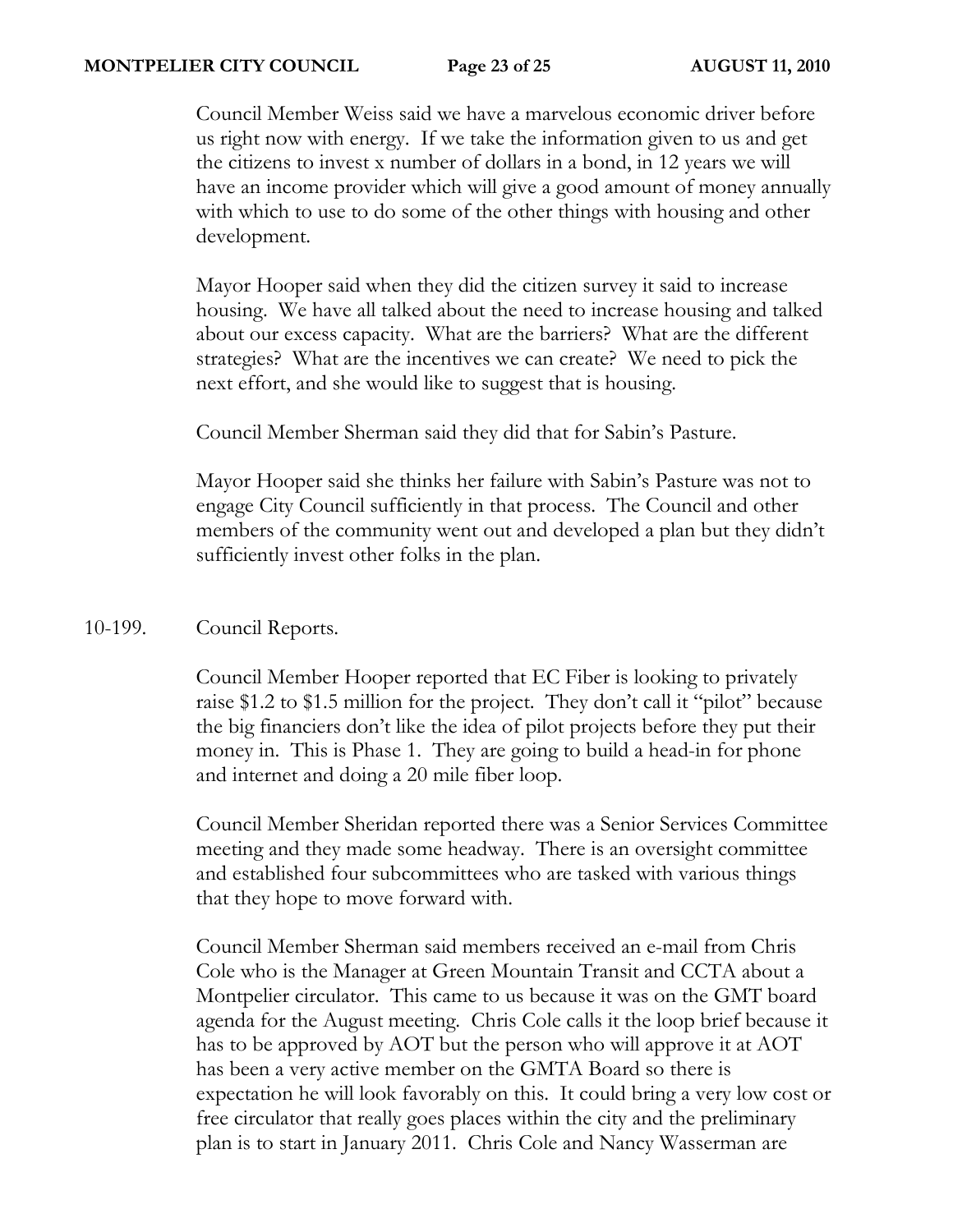willing to come to the Council and talk more about this. It ties into the Master Plan. Harris Webster and people who are advocates of pedestrian friendly sidewalks are going to come to a Council meeting with a resolution about outside falls. They have been working with Todd Law so when people find rough split places in the sidewalk they report them directly to Public Works and they are hoping that sidewalks will be safer.

Council Member Jarvis said the Senior Services Coordinating Committee has established four subcommittees – Finance, Governance/ Administration, Services and Facility. They have figured out what kind of folks they want to serve on the subcommittees. It felt like a very productive meeting.

# 10-200. Mayor's Report:

Mayor Hooper said in her view part of their talking about the city needs to be the Council Members saying what they all believe that this is a great place to live, work and raise a family. Sometimes we are too apologetic about that. It is an amazing community where the people of this community provide extraordinary services to each other because they care deeply about the quality of life that we are creating and supporting here. That is something to really be celebrated.

# 10-201. City Clerk-Treasurer's Report:

City Clerk Hoyt reported that the Primary Election was on Tuesday, August 24, 2010. There have been over 200 people who have already voted. There will be a meeting of the Board of Civil Authority on August  $19<sup>th</sup>$ .

# 10-202. City Manager's Report:

City Manager Fraser said every year we talk about doing a Council photo for the Annual Report outdoors in better weather rather than doing it in City Hall in the middle of January. We might want to think about a fall photo in Hubbard Park or another spot in the city.

We have talked many times about looking at street lights and the cost and doing a study. Honeywell is willing to do a study.